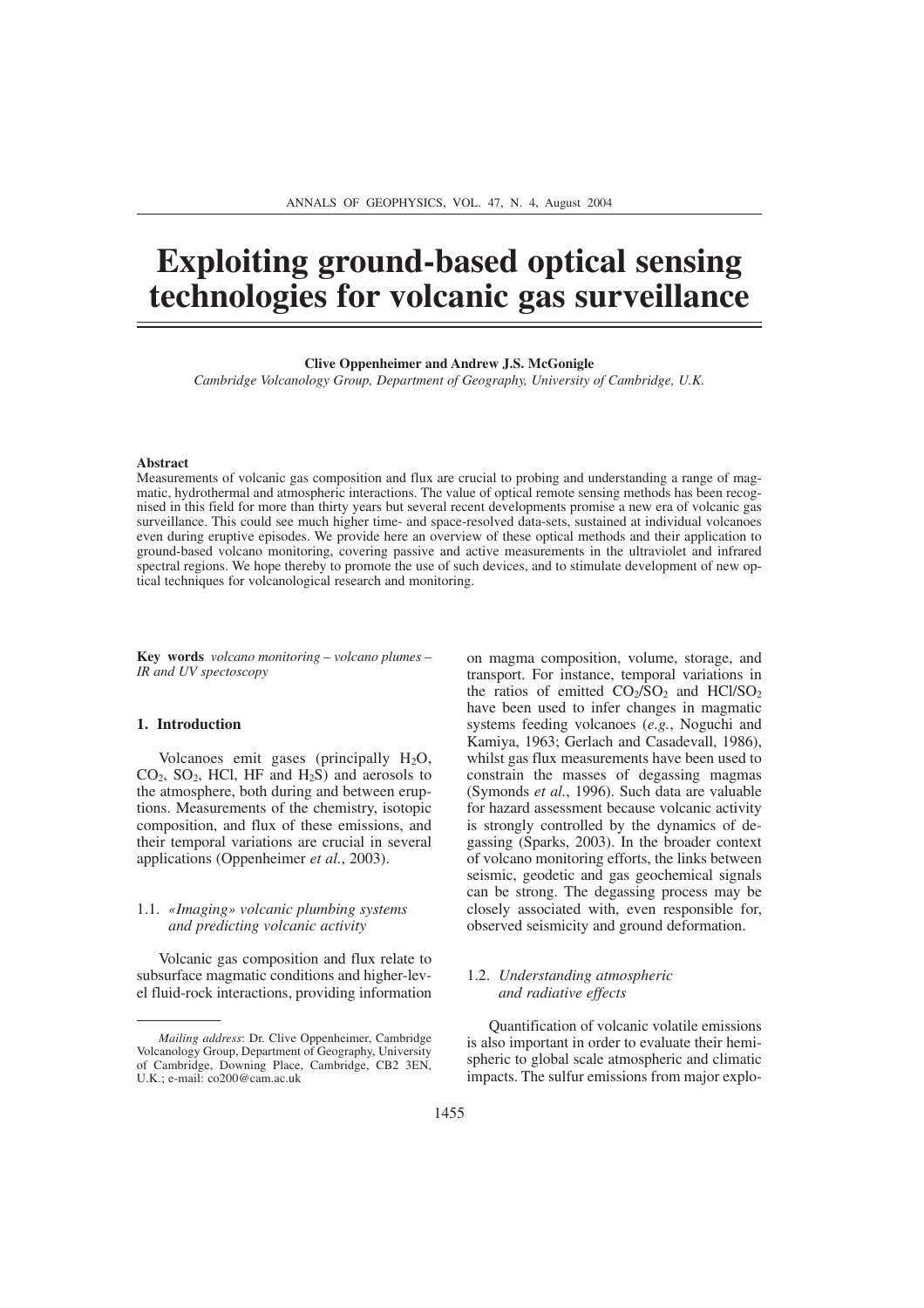sive eruptions can perturb the chemistry, dynamics and radiative transfer in both the troposphere and stratosphere, influencing surface climate (*e.g.*, McCormick *et al.*, 1995). Passively degassing volcano emissions must also influence tropospheric dynamics and chemistry, as recent investigations suggest that between 15 and 40% of the global tropospheric sulphate burden is volcanogenic (Chin and Jacob, 1996; Graf *et al.*, 1998; Stevenson *et al.*, 2003). These figures exceed the percentage source strength of volcanic sulphur by a factor of 2-4, reflecting the generally higher altitudes of atmospheric entrainment from volcanoes compared with biogenic or anthropogenic sources, and highlighting the importance of better understanding the tropospheric chemistry of volcanic emissions.

# 1.3. *Evaluation of environmental and health impacts*

From local to regional scales, volcanic emissions can result in serious environmental and environmental health consequences, including destruction of agricultural crops, contamination of pasture, and human respiratory morbidity and cardiovascular mortality. Large lava eruptions, such as that of Laki (Iceland) in 1783/1784, which released  $\approx$  120 Tg of SO<sub>2</sub>, 7.0 Tg of HCl and 15 Tg of HF, have resulted in major pollution episodes responsible for regional-scale extreme weather, agricultural losses, and elevated human morbidity and mortality (Thordarson *et al*., 1996; Witham and Oppenheimer, 2004). Individual passively degassing volcanoes can also represent major pollution sources. For example, Mt. Etna continuously emits of order 2 kg  $s^{-1}$  of HF, and > 8 kg  $s^{-1}$ of HCl (Francis *et al.*, 1998). Its SO<sub>2</sub> flux ( $\approx$  70 kg  $s^{-1}$ ) is comparable to the total industrial S emission from France, and substantially elevates tropospheric sulphate in southern Italy (Graf *et al*., 1998). Adverse environmental and health impacts are observed downwind of many degassing volcanoes, including Masaya (Nicaragua), Kilauea (Hawai'i), Poás (Costa Rica), Miyakejima (Japan) and Popocatépetl (Mexico) (*e.g.*, Baxter *et al*., 1982; Mannino *et al*., 1996; Delmelle, 2003; Fujita *et al*., 2003).

At Masaya volcano, which has been degassing strongly for over a decade without significant eruption, boundary layer  $SO<sub>2</sub>$  concentrations are elevated over a downwind area  $> 1000$  km<sup>2</sup>, resulting in substantial economic impact from the loss of coffee crops, and exposing  $\approx 50000$ people to levels exceeding WHO air quality standards (125 ppb over 24 h; 50 ppb over 1 yr). Downwind of Popocatépetl volcano,  $SO<sub>2</sub>$ quadrupled, and sulphate concentrations doubled in Mexico City when fumigated by the volcanic plume (Raga *et al*., 1999).

The aims of this paper are to review briefly some of the latest developments in ground based optical sensing of volcanic gas and aerosol emissions. We focus particularly on those instruments that have come to the fore over the last ten years that are capable of augmenting or superseding the Correlation Spectrometer (COSPEC) device, which has seen widespread use over the last thirty years for volcanic  $SO<sub>2</sub>$  flux measurements. We also discuss the challenges that remain in implementing gas-monitoring networks, and in interpreting their data streams. It is hoped that this article will stimulate development of further optical sensing technologies, characterised by low cost, low maintenance, low weight and bulk, high temporal resolution, and multi-component sensitivity, that will meet key volcanological requirements.

## **2. General methodological background and challenges**

The conventional way to measure volcanic emissions is by direct sampling, either by closerange collection of samples from fumarole vents and active lava bodies using «Giggenbach bottles», filter packs and condensing systems, or within atmospheric plumes from aircraft using various kinds of sampling apparatus and onboard analysers. A range of spectroscopic, gravimetric, isotopic and chromatographic techniques is available to determine chemical concentrations in real time or subsequently in the laboratory (Symonds *et al*., 1994). Whilst direct sampling is capable of delivering very detailed and accurate analyses, it is difficult to sustain routine surveillance in this way, or to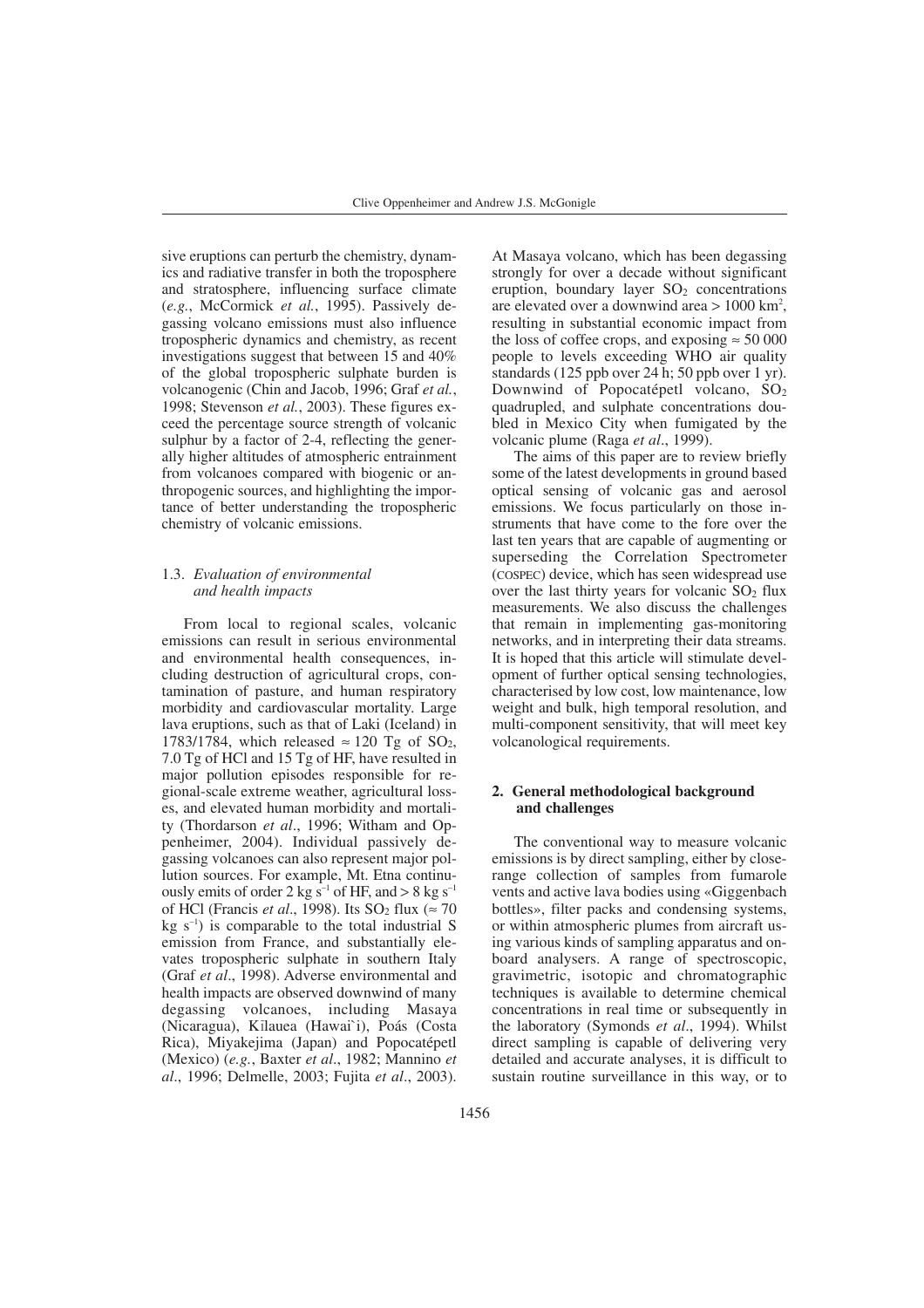provide data of sufficient temporal resolution to compare meaningfully with seismic and geodetic data streams. Arguably, the primary reason for this is the risk involved in the field, which generally restricts investigations to low temperature, subordinate vents (that probably do not characterize the bulk emission or represent the parts of the magmatic-hydrothermal system most sensitive to change in the event of renewed magmatic activity). Additionally, chemical reactions between the container material or reagents and the collected gas sample may mask the original chemical composition. Whilst the use of telemetered electrochemical sensors for continuous gas monitoring avoids many of the above complications (McGee and Sutton, 1994), this approach is not yet widespread and it suffers the problem that sensors may be destroyed in the event of an eruption.

In this section, we look at the general background to volcanic gas sensing using optical methods, highlighting some of the key issues in adapting and developing remote sensing instruments for volcanological purposes, and interpreting the data they yield. Much of the discussion applies to volcano monitoring devices in general.

#### 2.1*. Spectroscopy background*

The sensing methods described in section 3 are based on the spectroscopic observation of molecular species of interest from their fingerprint rotational, vibrational and electronic transitions, usually seen in absorption (*i.e.*, the attenuation of a source of radiation behind the gas cloud; fig. 1) but sometimes in emission. Specific gases can be identified by their characteristic absorption spectra, and their abundances derived from the strength of the absorption, following the Beer-Lambert formula:

$$
I(\lambda) = I_0(\lambda) \exp(-\sigma(\lambda) NL) \tag{2.1}
$$

where  $I(\lambda)$  is the observed intensity of radiation at wavelength  $\lambda$ ,  $I_0(\lambda)$  is the original intensity of radiation, before interaction with the sample, σ(λ) is the absorption cross section, of the absorbing molecule at wavelength λ, and *N* is the mean concentration of the species over the pathlength *L* of the sample. Measurements of more than one species provide gas ratios, in an analogous manner to direct sampling; traverses or scans of volcanic clouds combined with plume



**Fig. 1.** Diagram of radiative transfer problem in absorption spectroscopy. From Horrocks (2001).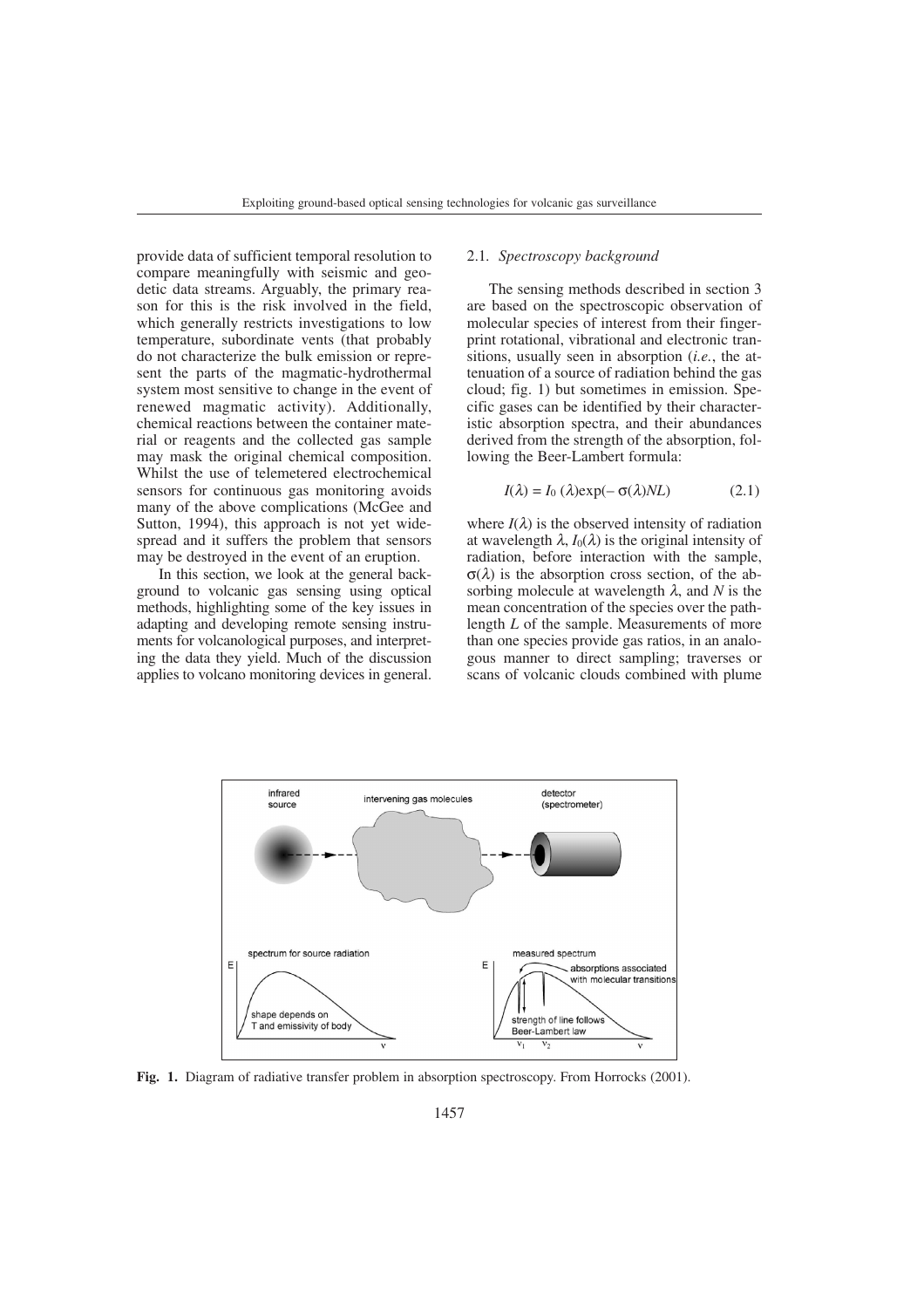transport speeds can be used to derive fluxes of gases.

The remote sensing measurements may be considered «passive» if the source of radiation is natural, and «active» if it is artificial. Examples of passive measurements include use of natural terrestrial radiation (*e.g.*, from active lava surfaces), diffuse sky radiation, or direct solar radiation (*i.e.*, occultation measurements). Active sources include lamps (usually used for broad spectral band observations), and lasers (sometimes multi-wavelength or «tuneable» for differential spectral measurements). The spectrometers may be dispersive, if the incoming light is separated spatially into its component wavelengths, or non-dispersive if the wavelength discrimination is achieved by other means (*e.g.*, by interferometry). Passive measurements are invariably «open-path» observations through the free atmosphere. Active measurements may be open-path, or «closed-path» wherein the gas sample is admitted to a cell, of given path-length, through which the beam is passed. An advantage of closed-path observations is that the cell's internal pressure may be lowered to reduce pressure-broadening effects on the spectral lines, permitting high-spectralresolution measurements of trace species even in noisy regions of the spectrum. Multi-path cells of modest dimensions  $(e.g., < 1 \text{ m})$  can simulate substantial atmospheric paths (*e.g.*, > 100 m) via multiple internal reflection.

For quantitative applications, it is usually necessary to separate out the spectral features of the volcanic gas species of interest from those of the background atmosphere (which are dominated by spectral lines originating from  $H<sub>2</sub>O$  and  $CO<sub>2</sub>$ , and molecular scattering at shorter wavelengths). This can be achieved by modelling the total atmospheric path (*e.g.*, using a radiative transfer code, atmospheric and meteorological data, and known absorption coefficients for all relevant species), or ratio-ing spectral observations acquired for the same path with and without the volcanic plume present  $(I_\lambda$  and  $I_{0,\lambda}$ , respectively). From inspection of (2.1), it can then be seen that the column amount of a given species (*i.e.*, the product of concentration and path length) can be obtained if σ(λ) is known.

#### 2.2. *Instrumental specifications: data acquisition*

Initial considerations in the design or exploitation of a gas sensor include the species to be targeted, and the dynamic range and sensitivity of the measurements. This requires, firstly, an appreciation of the molecules and/or isotopes worth observing from the perspective of what volcanologically-useful information they can provide, and the purpose of the investigation (volcano monitoring for activity prediction, quantification of concentrations of harmful gases, etc). The mixing of volcanic gases with the atmosphere and subsequent plume transport and dispersion act to dilute concentrations of species, making it particularly difficult to detect and measure the two principal volcanic gas components,  $H_2O$  and  $CO_2$ . The significant and rapid changes in humidity of the background atmosphere add to complications of sensing volcanic H<sub>2</sub>O. H<sub>2</sub>O and  $CO<sub>2</sub>$  also hamper spectroscopic observations of other gas species because of their abundant absorptions across the fingerprint region of the infrared spectrum, which can mask more subtle features of other trace gases.

Because of the budgetary constraints on volcano observatories and institutes, it is certainly true that it helps if instrumentation is comparatively cheap. Decisions always have to be reached in respect of costs of personnel, field vehicles and running costs, as well as equipment. However, given the potential cost benefits to society of effective volcano monitoring and accurate activity forecasts, volcanologists should be prepared to defend even expensive equipment purchases where a case can be made that the instrumentation will significantly enhance capabilities.

Observatories are often stretched not only in financial terms but also because of the many demands on the time of their personnel. This is especially the case during volcanic crises when operations are increased, and other parties (local officials, the public, the media, etc.) demand access to information. Field equipment should therefore be, generally speaking, easy to operate and maintain; data should be available in real time or near-real time, preferably with high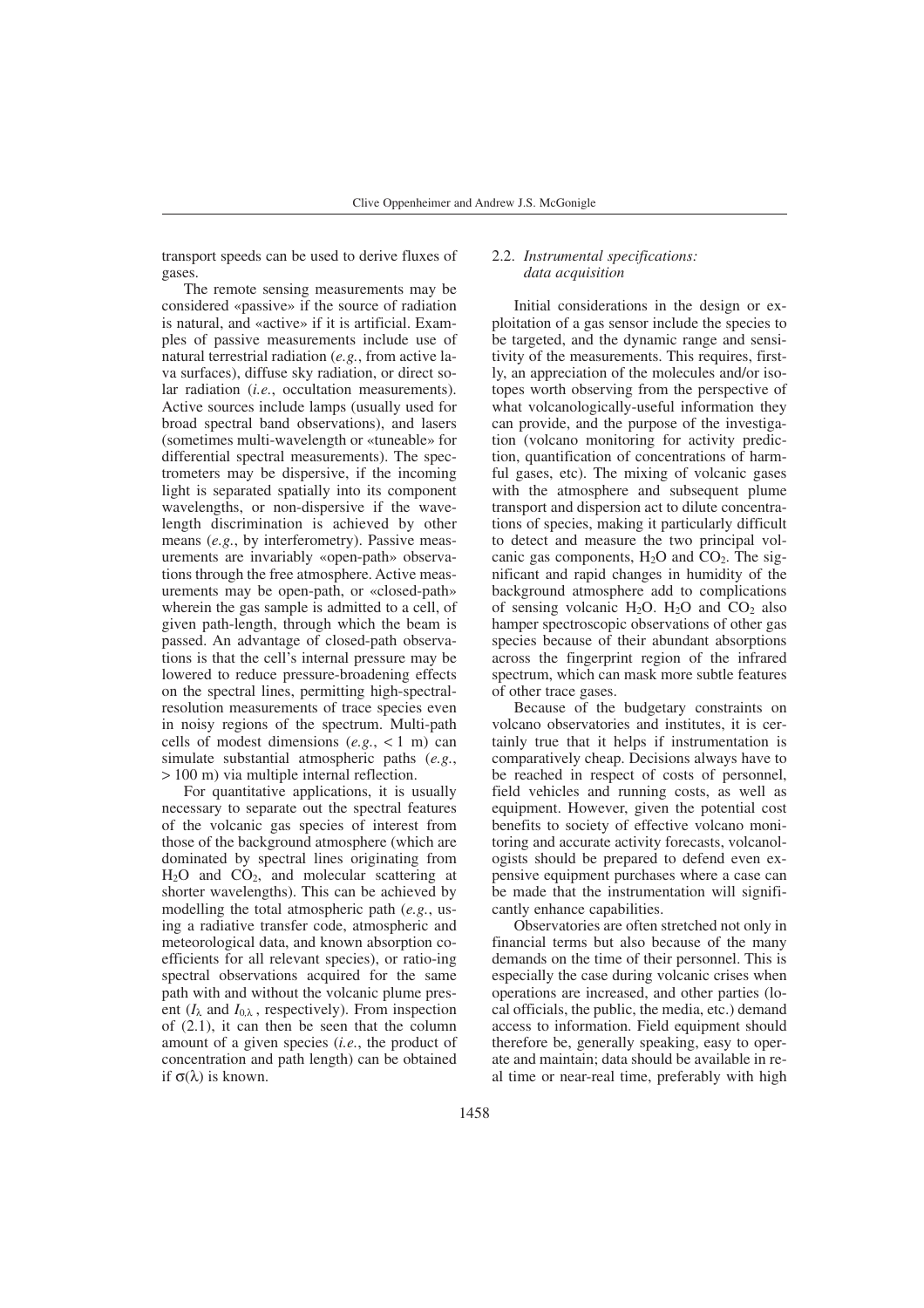time-resolution, and ideally with minimal postprocessing required. (Recording data from the COSPEC instrument – see Section 3.1.1 – has traditionally been achieved using chart recorders, demanding time-consuming, and potentially inaccurate, visual processing of the rolls of paper. This can often result in data not being processed for several days, despite their potential importance for hazards assessment). Internet-ready, digital data-streams have obvious advantages for remote access, and multi-parameter data interpretation.

Equipment should be robust enough for sustained operation, even in hostile conditions (acid gases, ash deposition, etc.), and generally low in weight in bulk, especially if its use relies on being moved around regularly and transported in vehicles (clearly, autonomous operation is the ideal since it frees up personnel for other activities). Power requirements should be modest as grid supplies are seldom an option on remote volcano locations.

#### 2.3. *Error budgets and error reduction*

In order to interpret measurements, and the significance of any observed changes, it is crucial to understand sources and magnitudes of errors in the data. A number of data fidelity issues can be addressed in an automated fashion through various error checking regimes. Instrument response functions should be monitored regularly where necessary, with calibration and intercalibration issues addressed as appropriate. This may include careful examination of radiative transfer models, assumptions concerning atmospheric profiles, plume distribution (especially in the vertical), and Mie scattering processes.

While budgeting and reducing errors are essential exercises, they should be approached in the context of the necessary accuracy and precision for the volcanological task in hand, and the non-volcanological influences that can modify observations. For example, imagine a volcano where instantaneous  $SO<sub>2</sub>$  gas fluxes at source may change by an order of magnitude on timescales of days. It may be sufficient to discriminate changes in flux of a factor of 5 in order to identify reliably the source signal, and

therefore be unnecessary to go to great lengths to reduce errors. In respect of gas flux measurements, considerable attention has to be given to the estimation of plume transport speeds. It is widely acknowledged that uncertainty in plume speed (typically 20-40%) represents the major contribution to errors in measurements of  $SO<sub>2</sub>$  and other gas fluxes. A consistent approach to constraining plume speed is therefore essential. If plume speeds are poorly constrained there is little point in engineering spectrometer sensitivity to improve retrievals by only a few per cent. Absorption-correlation methods using spatially distributed instruments provide one means to track plume velocity accurately (Williams-Jones *et al*., 2003).

## 2.4. *Data interpretation*

Having secured a geochemical data-stream, the next job is to interpret it. The basic tasks are to identify volatile sources, magma-hydrother-



**Fig. 2.** Potential physical and chemical processes occurring in a magmatic-hydrothermal system, including the influence of magma dynamics in the chamberconduit plumbing system, and interactions between magmatic fluids and the crust. These can strongly modulate the speciation and flux of various magmatic components emitted into the atmosphere, complicating the interpretation of geochemical measurements of surface emissions (from Oppenheimer *et al*., 2003).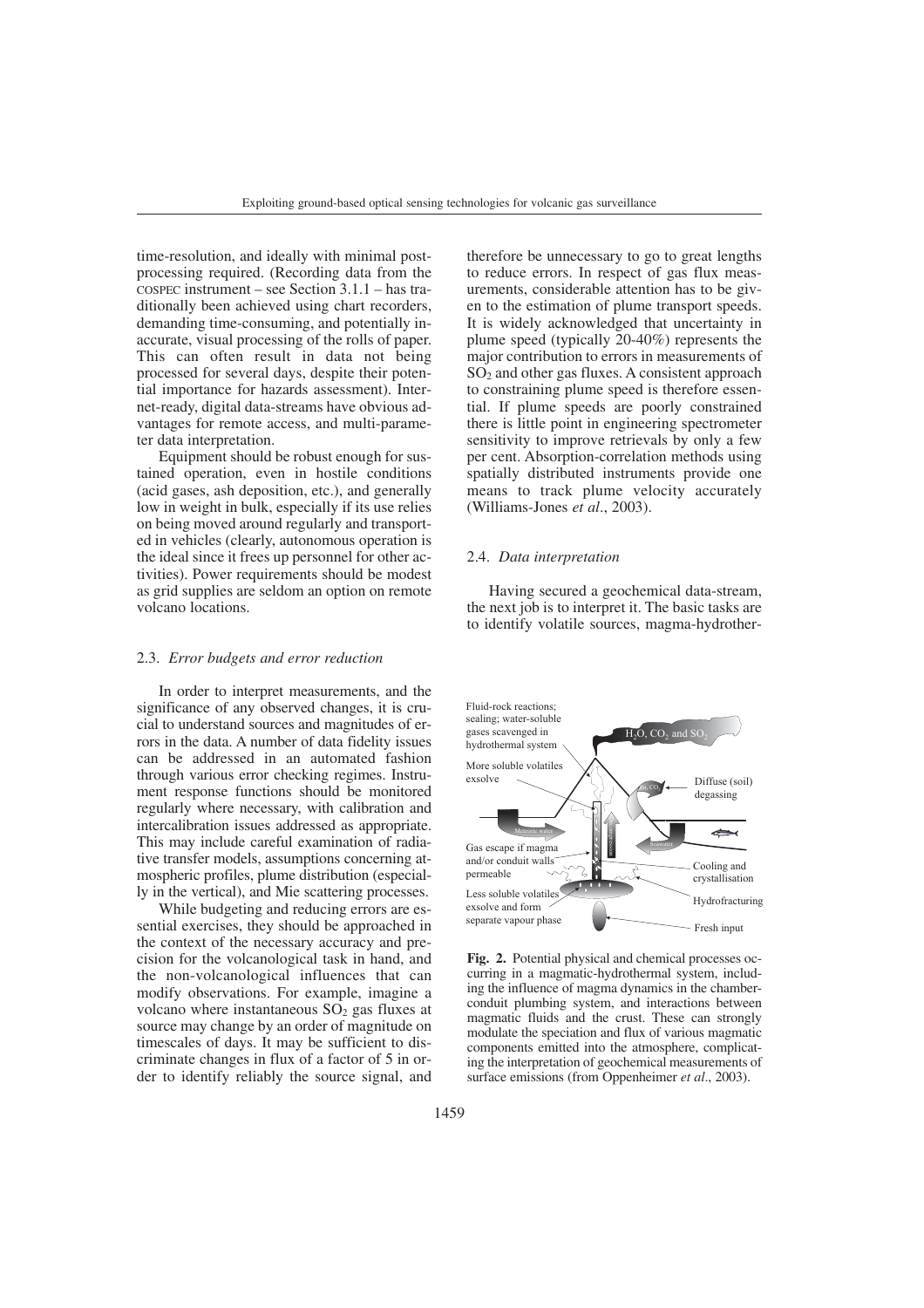mal system interactions, the dynamics of degassing, and changes in these through time. Unfortunately, interpretation of the observations is far from straightforward because of the many factors that control magmatic volatile content (mantle melting, slab contributions, wall-rock assimilation, etc.), exsolution and gas separation of different volatile species from magma, and the subsequent chemical and physical interactions of the exsolved fluids, for example, with crustal rocks and hydrothermal fluids, as they ascend to the surface (fig. 2). Although thermodynamical codes enable «restoration» of observed gas analyses to equilibrium compositions (*e.g.*, Gerlach, 1993; Symonds *et al*., 1994), identifying precise magmatic and hydrothermal conditions remain real challenges. Indeed, a casual perusal of the literature will reveal conflicting interpretations of similar observations - for instance, decreasing  $SO<sub>2</sub>$  fluxes could be due to i) depletion of volatiles in a magma body, or ii) a decrease in the permeability of the plumbing system. Process i) might indicate decreased eruption likelihood, while ii), perhaps induced by sealing of bubble networks, which would act to increase overpressure (*e.g.*, Edmonds *et al*., 2003c), could increase the

chance of an explosive eruption. Thus the same observation can be interpreted in different ways with contradictory hazard implications.

Advances in this area will benefit from development and validation of comprehensive physico-chemical models for volcanic degassing based on the integration of results from experiments on the controls on distribution of volatiles in synthetic and natural melts, analysis of dissolved volatiles preserved in melt inclusions, and observed volcanic gas geochemistry. Ultimately, such models can be applied to integrated geophysical, geodetic and geochemical monitoring data to support eruption forecasting.

### **3. Instrumentation**

Over the last thirty years, ground-based optical remote-sensing techniques have been increasingly used for volcanic gas (and aerosol) monitoring (table I). Such techniques possess many of the advantages of seismic and deformation monitoring over direct sampling, such as the ability to obtain measurements in reasonable safety, allowing semi-continuous mon-

| Instrument                                                                | Transport<br>methods            | Volcanic gas species<br>detectable                                              | Flux measurements<br>(Yes/No)                       |
|---------------------------------------------------------------------------|---------------------------------|---------------------------------------------------------------------------------|-----------------------------------------------------|
| COSPEC                                                                    | car, aircraft,<br><b>boat</b>   | SO <sub>2</sub>                                                                 | <b>Yes</b>                                          |
| UV grating spectrometers<br>(e.g., Ocean Optics USB 2000)                 | on foot, car,<br>aircraft, boat | $SO2$ , H <sub>2</sub> S, BrO                                                   | <b>Yes</b>                                          |
| FTIR (e.g., Brucker OPAG 22,<br>MIDAC AM series)                          | car                             | $CO2$ , CO, OCS, CH <sub>4</sub> ,<br>$SO2$ , $H2O$ , HCl, HF, SiF <sub>4</sub> | Yes (with sun-tracker)                              |
| Other NDIR $(e.g., LI-COR CO2)$<br>analysers)                             | on foot, aircraft               | $CO2$ , $H2$ O                                                                  | Yes (by plume profiling)<br>or ground flux surveys) |
| $DIAL$ ( <i>i.e.</i> , using atmospheric<br>backscatter to return signal) | truck, ship                     | $SO2$ , other species feasi-<br>ble                                             | <b>Yes</b>                                          |
| Laser spectroscopy (short path,<br>extractive)                            | car                             | as FTIR plus isotopes                                                           | N <sub>0</sub>                                      |

**Table I.** Overview of spectroscopic methods for ground-based optical sensing of volcanic gases.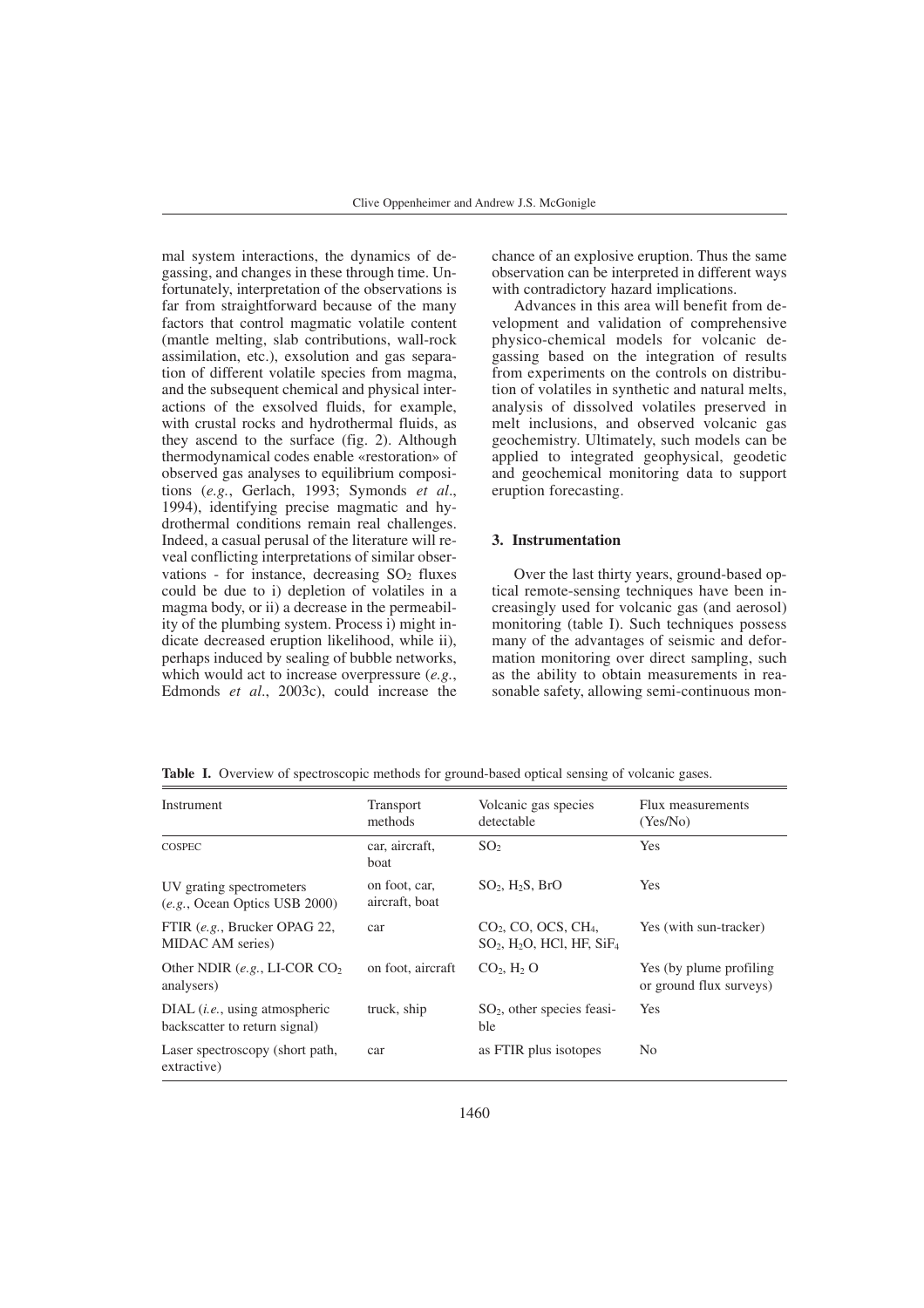itoring even through violent eruptive periods. Additionally, gas concentrations may be retrieved non-invasively in near real-time, obviating the need for subsequent laboratory analysis, and eliminating the possibility of sample contamination. Because remote sensing techniques measure integrated gas concentrations through cross sections of the plume, in contrast to *in situ* sampling, they can potentially yield a more representative picture of bulk plume composition and flux.

In the following subsections, we briefly review some recent developments in optical sensing applications to volcanic gas surveillance. With the exception perhaps of the ASTER sensor on NASA'S Terra platform, spaceborne remote sensing is unlikely, in the near future, to provide a capability for frequent measurements of weaker tropospheric volcanic plumes, e.g., sustained by quiescent degassing. We focus, therefore, on ground-based approaches that are suitable for routine monitoring applications. For a fuller review of the field, including spectroscopic determination of volcanic aerosol concentrations and properties, see McGonigle and Oppenheimer (2003).

## 3.1. *UV spectroscopy*

#### 3.1.1. Correlation mask instruments: COSPEC

Arguably, the most widely applied instrument for ground-based remote-sensing of volcanic plumes is the Barringer Research COSPEC, which was originally developed to measure industrial  $SO_2$  and  $NO_x$  emissions (Moffat and Millán, 1971). Over the last thirty years, openpath ultraviolet (OPUV) COSPEC SO<sub>2</sub> measurements have been performed at numerous volcanoes worldwide (*e.g.*, Casadevall *et al.,* 1984; Stoiber *et al.,* 1986; Caltabiano *et al.,* 1994; Gerlach *et al.,* 1998, and references therein). The COSPEC is typically operated by measuring the absorption of ultraviolet (UV) zenith skylight, by overhead  $SO<sub>2</sub>$  (Millán and Hoff, 1978). This is achieved by dispersing the collected skylight with a grating and then imaging this spectrum on to the radial length of a spinning disk, behind which is a detector. The disk has segments with etchings at radii that block light «correlating» either to wavelengths of low or high absorption (in the spectral region 300-315 nm), such that the output signal from the detector is modulated according the absorption of overhead  $SO<sub>2</sub>$ . (A development of this form of correlation spectroscopy is to mount cells containing the gases of interest on a rotating chopper disk, in an analogous fashion to the COSPEC's etched masks. This gas correlation filter spectrometry method has been implemented to sense volcanic CO and OCS concentrations but operating in the infrared spectral region (Stix *et al.,* 1996).

Internal electronic processing yields SO2 concentrations (in parts per million meters ppm m; see Gerlach, 2003, for discussion of the problems inherent in use of these units), and calibration is achieved by placing quartz cells containing known amounts of  $SO<sub>2</sub>$  in the internal optical path of the spectrometer. Fluxes are obtained by traversing underneath the plume, approximately perpendicular to its axis, in a road vehicle, boat or aircraft, and recording  $SO_2$  concentration as a function of position (from a GPS receiver). By integrating the concentrations across the plume and multiplying by plume speed,  $SO<sub>2</sub>$  fluxes are derived (typically expressed in tonnes per day, t d<sup>−</sup><sup>1</sup> , or  $kg s^{-1}$ ).

The COSPEC possesses many advantages as a tool for volcanic surveillance. As this device operates using scattered skylight, alignment is trivial and measurements are possible in overcast conditions. However the accuracy of the derived fluxes is very dependent on the adequacy of the plume speed data (Stoiber *et al.*, 1983). Typically, the wind speed is obtained from distant radiosonde data, visual observations of the moving plume, or ground based anemometry. More accurate wind data can be obtained by videography, or from aircraft navigational equipment in the case of airborne traverses. A further source of error is that the diffuse skylight can be scattered into the COSPEC's field of view from above, below or within the plume (Millán, 1980; Moffat and Millán, 1971), in contrast to the flux calculation's assumption that light passes vertically through the entire plume. Scattering effects in ash-laden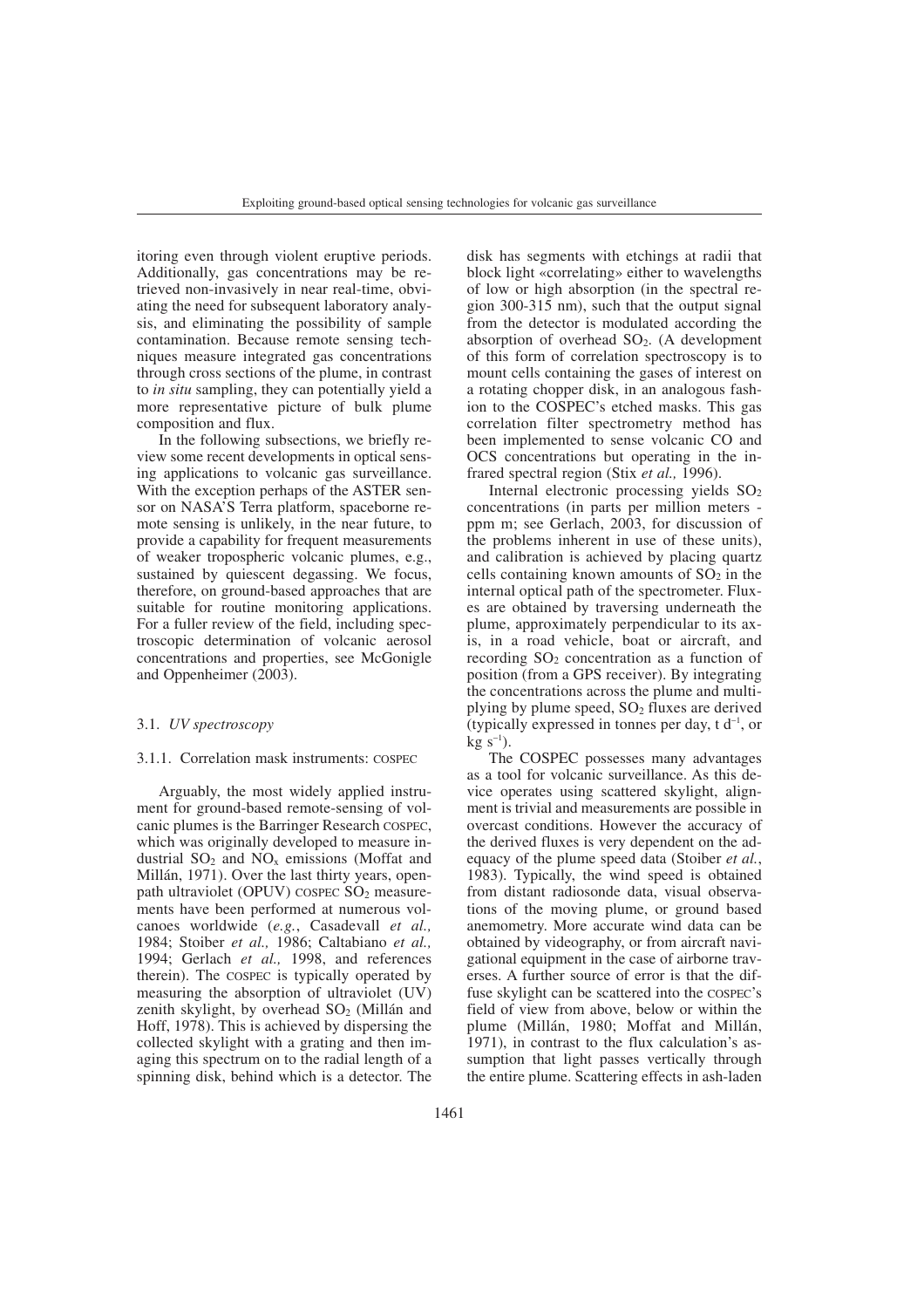plumes can introduce further scattering related errors (Andres and Schmid, 2001).

The COSPEC was originally applied in a volcanological context to assess whether changes in  $SO<sub>2</sub>$  gas fluxes could be associated with changes in eruptive activity of open conduit volcanoes (*i.e.* rising or falling of magmas, and sealing or opening of magma chambers). Positive correlations of increasing  $SO<sub>2</sub>$  flux with activity were observed during measurements at Mt. Etna (Malinconico *et al.*, 1979). In 1991, the  $SO<sub>2</sub>$  flux of Mt. Pinatubo was observed to increase by an order of magnitude over two weeks, in parallel with seismic unrest, providing evidence for a shallow intrusion of magma, and prompting a civil evacuation (Hoff, 1992; Daag et al., 1996). Decreasing COSPEC SO<sub>2</sub> fluxes in parallel with decreasing post-eruptive activity have also been observed on many volcanoes, notably at Mt. St. Helens from 1980 to 1988 (McGee, 1992), following the 1980 eruption. Through COSPEC a catalogue of fluxes from actively and passively degassing volcanoes worldwide has been obtained, from which the total volcanic  $SO_2$  flux to the atmosphere has been estimated at ~20 Tg yr<sup>-1</sup> (Stoiber and Jepsen, 1973; Berresheim and Jaeschke, 1983; Stoiber et al., 1987; Andres and Kasgnoc, 1998). COSPEC measurements have also revealed that many volcanoes emit  $SO<sub>2</sub>$  in excess of levels that could be sustained by degassing of their erupted magmas, highlighting the socalled «excess sulfur» issue (Wallace, 2001).

However, interpreting COSPEC data can be complicated. For instance, in the past both increasing and decreasing flux signatures have been found to pre-empt changes in volcanic activity (Symonds *et al.*, 2001). Furthermore, SO<sub>2</sub> fluxes are modulated by the action of hydrothermal systems (Doukas and Gerlach, 1995; Oppenheimer, 1996; Symonds *et al*., 2001) and during transport in the atmosphere through deposition and chemical transformations (Malinconico, 1979; Oppenheimer *et al.,* 1998a). This is partly why monitoring gas ratios can be so informative. A final, more practical problem is that the COSPEC is no longer in routine production, and servicing and sourcing replacement parts is becoming increasingly costly and difficult.

## 3.1.2. Broad band measurement and spectral analysis

A potential drawback of the COSPEC is its «black box» nature. The original design of the COSPEC was very much engineering-oriented, with the goal to build a system capable of minimizing all «noise» (*i.e.*, other atmospheric absorptions, etc.) to deliver information on just one species  $(e.g., SO<sub>2</sub>)$ . The result is an instrument that yields an estimate of the column amount of  $SO<sub>2</sub>$  in the field of view. While this greatly simplifies data retrieval and processing, it makes it difficult to assess potential errors that arise from wavelength shifts, scattering and solar elevation effects, thermal and mechanical distortions, etc. Also, the COSPEC response depends on the mask used and the concentration of gases present. An alternative approach is to measure broad band spectra with sufficient spectral resolution to be able to model trace gas concentrations. This ap-



**Fig. 3.** Simple configuration of instrumentation for OPUV measurements using mimniature spectrometer (a) connected by fibre optic cable (b) to telescope (c). GPS receiver (d) provides continuous tracking to locate all spectra saved to laptop computer via USB cable. The ensemble could be further reduced in size and weight by replacing the laptop computer with a palm top unit. A reflective screen is desirable for visibility and enhanced battery life.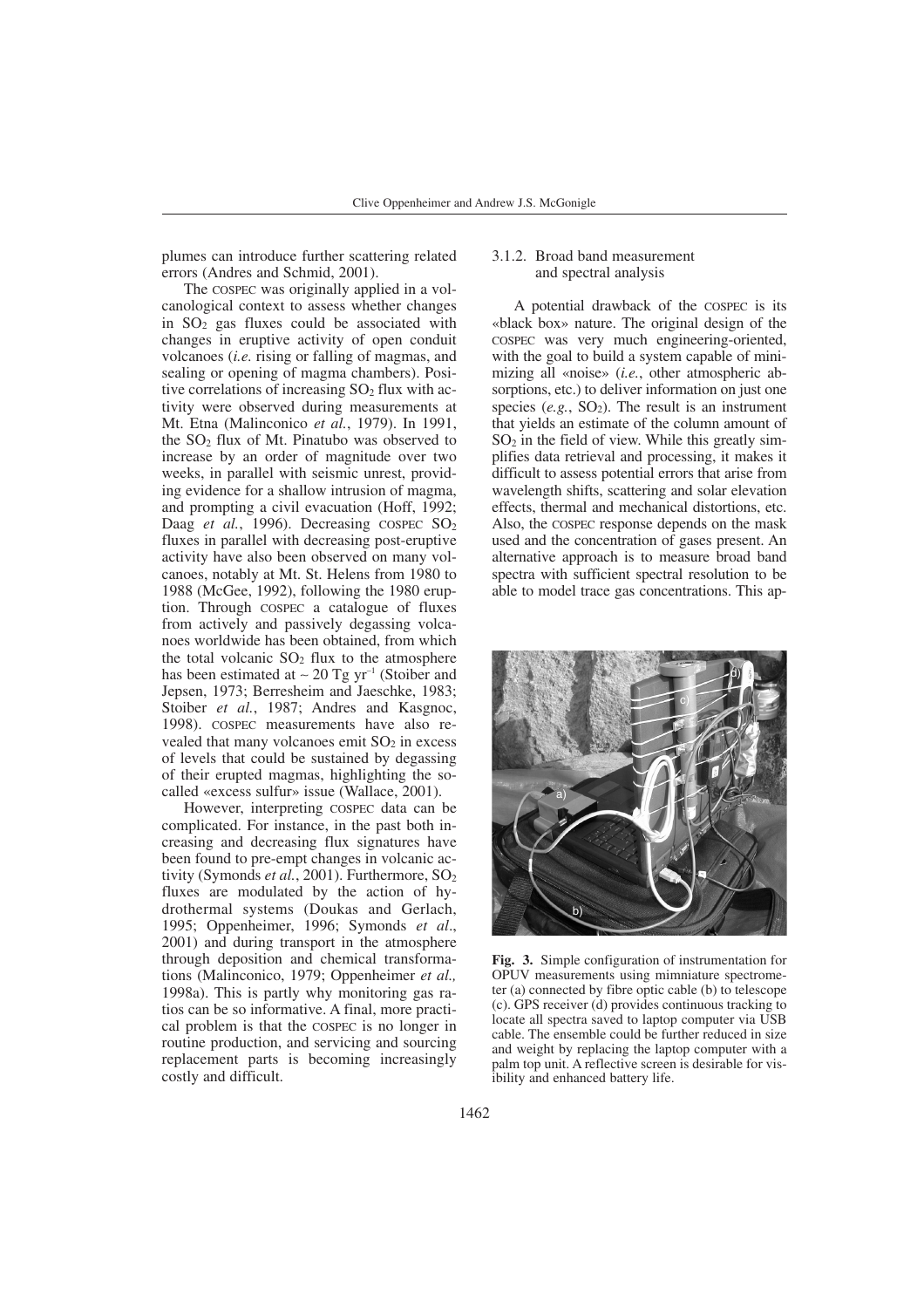

**Fig. 4.** Example of raw data collected in real-time by walking traverse at Meakan-dake volcano, Japan, using equipment shown in fig. 3. The first excursion shows a  $SO_2$ -filled quartz cell placed in front of the telescope. Six backand-forth traverses beneath the plume, a few tens of metres from the source, follow. The timescale is subsequently corrected using the GPS log to a distance scale perpendicular to the plume transport direction. This provides the column cross section of  $SO_2$ , which is then multiplied by plume speed to yield flux. In this case the  $SO_2$  emission amounts to around 40 g  $s^{-1}$ , highlighting the capability to measure very low fluxes from individual fumaroles.

proach is often termed differential optical absorption spectroscopy (DOAS; Platt, 1994).

The first volcanological DOAS observations were performed at sea from 1992 to 1997 (Edner *et al.*, 1994; Weibring *et al*., 1998), to measure the  $SO<sub>2</sub>$  emitted by Etna, Stromboli and Vulcano. In general, the scattered skylight is collected using a vertically pointing telescope, and coupled into the spectrometer with an optical fibre, *i.e.*, the same OPUV approach used for COSPEC. Direct solar UV (*i.e*., Sun occultation) is also used in DOAS observations, which has the advantage of simplifying the radiative transfer problem. Light is generally spectrally dispersed using a grating, and spectra are collected using a CCD array (or photomultiplier tube and scanning mechanism) outside the plume, through the plume, and with light blocked from entering the spectrometer (to read the «dark current»). In the retrieval process the latter spectra are subtracted from the former two types in order to reduce instrumental noise effects. All the «plume spectra» are then divided by an out-of-plume «background» spectrum, in order to reduce interferences caused by background atmospheric absorption and the solar spectral structure (Fraunhofer lines). The logarithm of the result is taken (along with highand low-pass filter stages), following Beer's law  $(2.1)$ , and then  $SO<sub>2</sub>$  concentrations are derived by scaling a reference spectrum of known column amount over the ∼ 303-315 nm fitting region to match the observed spectrum.

The instrument used on the Italian volcanoes was comparatively bulky. More recently, in 2001, volcanological field tests were carried out with a commercially available, miniature ultraviolet spectrometer (fig. 3; Galle *et al*., 2003). This instrument is considerably smaller, lighter, cheaper, and lower in power consumption, than the COSPEC (Galle *et al*., 2003) but the performance is comparable. Side-by-side intercomparisons with a COSPEC at Soufrière Hills Volcano (Montserrat) and Mt. Etna revealed good correspondence between the two instruments (Galle *et al*., 2003; McGonigle *et al.*, 2003). Given the favourable characteristics of the smaller device, it is already attracting interest in the volcanological research community as a replacement technology for COSPEC. Because of its genuine portability (rather than «transportability», which better describes many other devices sold on the market with claims to be «portable»),  $SO<sub>2</sub>$  flux measurements can even be obtained by traversing beneath the plume on foot (fig. 4). This opens up the possibility of measurements at vol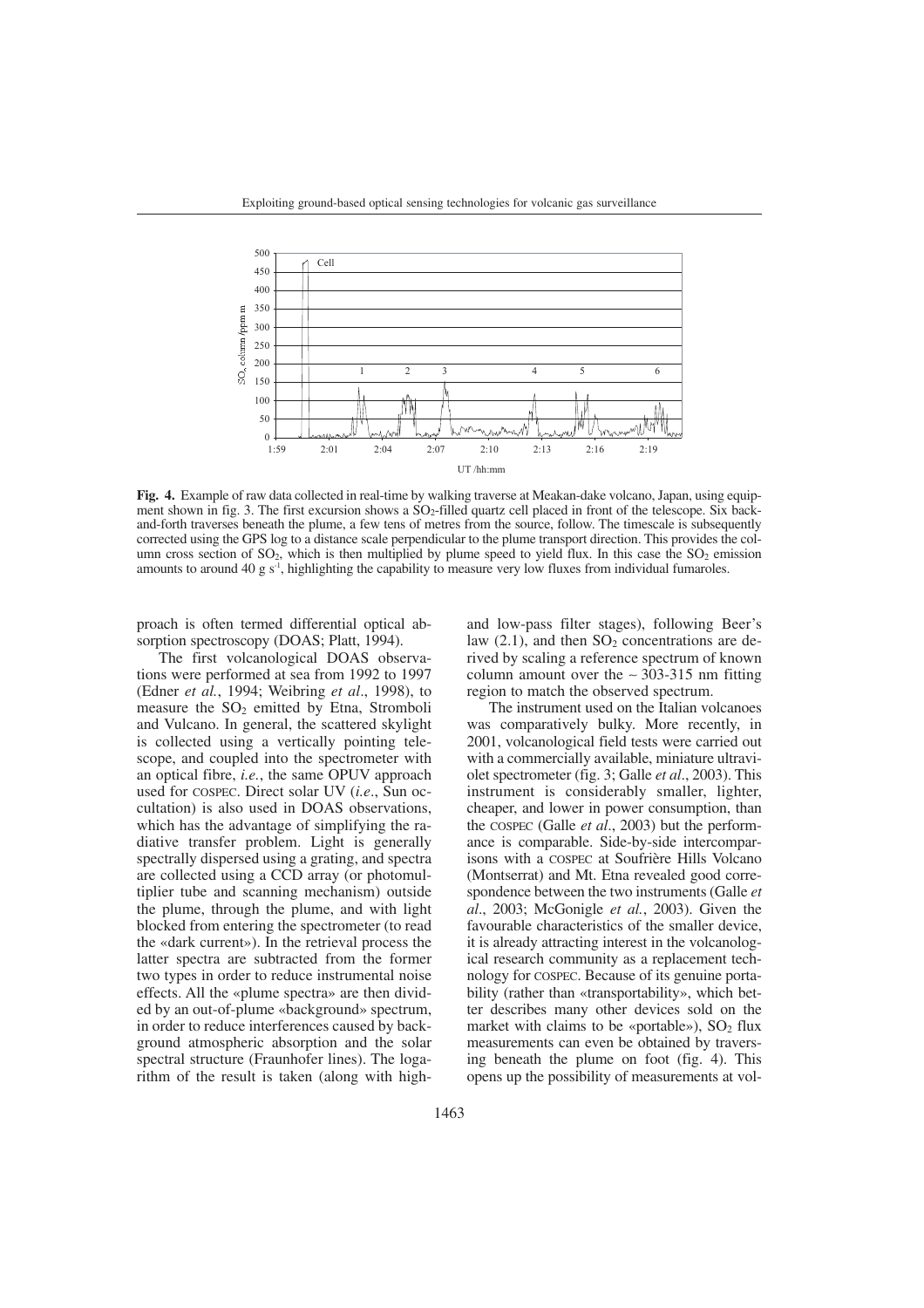canoes that lack suitable roads or other forms of vehicular access, with a minimum of logistical support, and avoiding the high costs of airborne operation (McGonigle *et al.*, 2002).

The miniature UV spectrometer can be readily adapted for scanning measurements, whereby the field of view is manually turned through the plume (*e.g.*, from horizon to horizon; McGonigle *et al.*, 2002. It has also been configured for automated fixed position flux measurements, by way of a 45º turning mirror rotated by a stepper motor (Galle *et al*., 2002; McGonigle *et al*., 2003; Edmonds *et al*., 2003a). A particularly promising development is the installation of a number of automated and telemetered plume scanners by the Montserrat Volcano Observatory (MVO) for Soufrière Hills Volcano. The use of multiple instruments in different locations helps in observing the plume under varying wind directions, and to permit crude, tomography-style retrieval of range-resolved  $SO<sub>2</sub>$  concentrations. This system is now delivering high temporal resolution (every few minutes) sustained  $SO<sub>2</sub>$  flux data during daylight hours (Edmonds *et al.*, 2003a). Such data will provide unprecedented opportunities for the cross-correlation of timestamped geodetic, seismic and geochemical data streams, promising new volcanological insights into degassing and magma dynamics.

By virtue of recording spectra, broadband UV spectroscopy has the capability of detecting multiple gas species. Measurements of  $H<sub>2</sub>S/SO<sub>2</sub>$ ratios have recently been accomplished at Vulcano, Italy using the miniature UV spectrometer in a closed-path configuration (*i.e.*, with a fixed path-length cell and artificial UV source; O'Dwyer *et al.*, 2003). The same instrument, applied to sky OPUV measurements at Montserrat, yielded SO2/BrO ratios in the volcanic plume (the BrO being the oxidation product of volcanic HBr; Bobrowski *et al*., 2003).

# 3.2. *Non-dispersive infrared (NDIR) spectroscopy*

As discussed, it is desirable, in many cases, to measure not only  $SO<sub>2</sub>$  but other volcanic gas species. This has been one of the great benefits of the conventional direct sampling approach to

gas geochemistry, since many species can be measured down to ppt levels using laboratory analytical techniques. Of particular relevance, the availability over the last ten years or so of field portable, robust Fourier transform infrared (FTIR) spectrometers has extended the capabilities of remote sensing of volcanic gases in this direction. These devices operate across the socalled fundamental region of the infrared spectrum, providing access to the rotation-vibration absorption features of, among other species, HCl,  $H_2O$ ,  $SO_2$ , HF,  $CO_2$ ,  $SiF_4$ ,  $OCS$  and CO.

FTIR spectrometers are based on Michelson interferometers, in which incoming light is split into two beams using an optical beam-splitter, which also recombines these beams after they are reflected at mirrors. One of the mirrors in scanned back and forth along the axis of its beam, introducing a variable path difference between the two beams, resulting in a time-variable signal from the single broad-band detector due to interference of recombined beams. Application of an inverse Fourier transform to the temporal signal yields spectra, which are analysed (using radiative transfer models or by ratio-ing in-plume and out-of-plume spectra) in order to determine the concentrations of volcanic gases absorbing in the optical path. A range of IR light sources: direct sunlight, fire fountains, artificial IR lamps, and hot rocks have been used in volcano FTIR surveillance highlighting the flexibility of the approach to adapt to the circumstances of activity, access and terrain. Love *et al.* (1998, 2000) have shown it is also possible to measure volcanic gases in emission (*i.e.*, their emission lines rather than their absorption lines) against a cold sky background. At Popocatépetl volcano, Mexico, Love *et al*. (1998) observed a steady increase in  $SiF<sub>4</sub>/SO<sub>2</sub>$  ratio prior to an eruption in February 1997, followed by a tenfold decrease within a few hours. These results suggested a cooling of the gas prior to the eruption, attributed to adiabatic gas expansion on release of a conduit plug.

The first FTIR volcanic gas spectroscopy was carried out in 1991 at Asama volcano, Japan, (Notsu *et al.,* 1993), by Japanese researchers who have subsequently reported measurements at Unzen, Japan (SO<sub>2</sub> and HCl; Mori *et al.*, 1993), Aso, Japan (CO, OCS, CO<sub>2</sub>, SO<sub>2</sub> and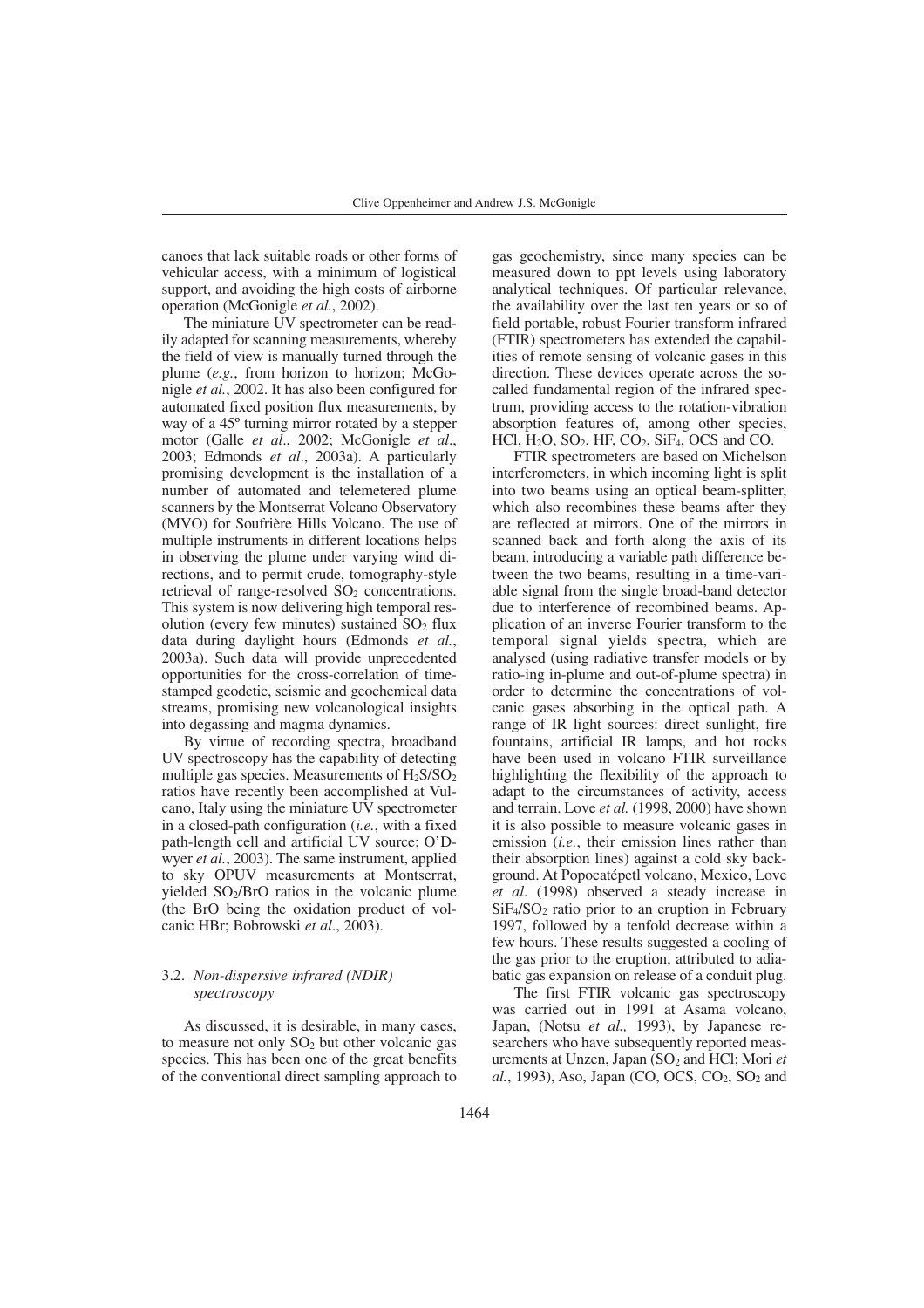HCl; Mori and Notsu 1997), and Vulcano, Italy  $(SO<sub>2</sub>$  and HCl; Mori *et al.*, 1995). The CO/CO<sub>2</sub> ratio obtained at Aso was used to constrain fumarole temperatures. Further developments have been undertaken by a UK-based group (Francis *et al.*, 1995; Francis *et al.*, 1996; Oppenheimer *et al.*, 1998c, 2002; Francis *et al.*, 2000). The last of these works permitted plume temperature estimates based on HF/SiF4 ratio obtained at Vulcano. Later work on Mt. Etna resulted in the first FTIR spectroscopy of volcanic plumes by solar occultation (Francis *et al.*, 1998).

Since 1998, this group has carried out annual campaigns at Masaya volcano, Nicaragua, where high volcanic gas concentrations permitted measurements of volcanic  $CO<sub>2</sub>$  and  $H<sub>2</sub>O$ , in spite of these species' high ambient concentrations (Burton *et al.*, 2000). Measurements at Masaya indicated consistent SO<sub>2</sub>/HCl and HCl/HF molar ratios of 1.6 and 5, respectively, during 1998-2000, indicating steady-state, open system degassing (Horrocks *et al.*, 1999). In contrast, in 2001 a  $SO<sub>2</sub>/HCl$  ratio of 4.5 was found, coinciding with reduced  $SO<sub>2</sub>$  fluxes, descent of the magma column in the vent on the crater floor, and preceding a small explosive eruption on the 23rd April (Duffell *et al*., 2003). Traverse flux measurements of HCl have also been obtained by operating the FTIR spectrometer with a solar tracker, in contrast to the usual method of combining OPUV-derived  $SO<sub>2</sub>$  fluxes with  $SO<sub>2</sub>/HCl$  ratios from FTIR spectroscopy or direct sampling (Duffell *et al*., 2001).

FTIR measurements at Soufrière Hills Volcano, Montserrat have indicated that HCl/SO<sub>2</sub> molar ratios of 1-5 typify dome building episodes, and that lower ratios (down to 0.1) characterise non-eruptive periods (Oppenheimer *et al.*, 1998d, 2002; Edmonds *et al.*, 2001, 2002, 2003b). This behaviour has been explained in terms of an andesitic HCl source that exsolves on ascent from the magma chamber, and a deeper  $SO<sub>2</sub>$  reservoir (probably derived from intruded mafic magma) that degasses to the atmosphere discontinuously, depending on the plumbing system's permeability. Based on this interpretation, Edmonds *et al*. (2002) have identified the potential degassing signals that might herald the end of this eruption. Oppenheimer *et al.* (1998b) demonstrated the application of FTIR spectroscopy from a helicopter at distances of  $\approx 100$  m from the lava dome.

The first routine FTIR spectroscopic volcano surveillance programme has been running since April 2000, at Mt. Etna, under the auspices of the Istituto Internazionale per Geofisica e Vulcanolgia (INGV; Burton *et al*., 2003). The results obtained to date serve as an excellent advertisement for the value of FTIR spectroscopy in complementing other surveillance efforts (*e.g.*, geodesy, seismology and petrology), and in supporting monitoring efforts during volcanic crises (Calvari, 2001). In particular, a doubling of the  $SO<sub>2</sub>/HCl$  ratio was observed prior to the 2001 Mt. Etna eruption and clear geochemical trends in  $SO<sub>2</sub>/HCl$ ,  $CO<sub>2</sub>/SO<sub>2</sub>$ , and HCl/HF for different active vents at different elevations through the course of the eruption. These kinds of data would have been impossible to collect in real time by any conventional technique. While the operation of FTIR spectrometers is relatively straightforward, processing the spectra and retrieving gas column amounts requires some expertise.

Representing another class of NDIR spectrometer in volcanological use are the instruments manufactured by LI-COR. These are generally dual-wavelength closed-path analysers, and have been used to measure both diffuse CO<sub>2</sub> emissions from the ground (McGee *et*)  $al., 2000$ ), and  $CO<sub>2</sub>$  fluxes by in-plume sampling (Gerlach *et al*., 1998). A third application of LI-COR is based on eddy correlation or covariance, which involves measurements of vertical windspeed and CO<sub>2</sub> concentration (*e.g.*, Anderson and Farrar, 2001).

### 3.3. *Laser techniques*

To date, the most commonly applied laser technique for volcano measurements is lidar, in which a pulsed laser beam is directed towards the plume. Recording the temporally varying intensity of backscattered light provides information about the atmospheric composition as a function of propagation distance along the beam's path. lidar has been used to measure concentrations and fluxes (via traverses) of sulfate aerosol (Casadevall *et al.*, 1984; Edner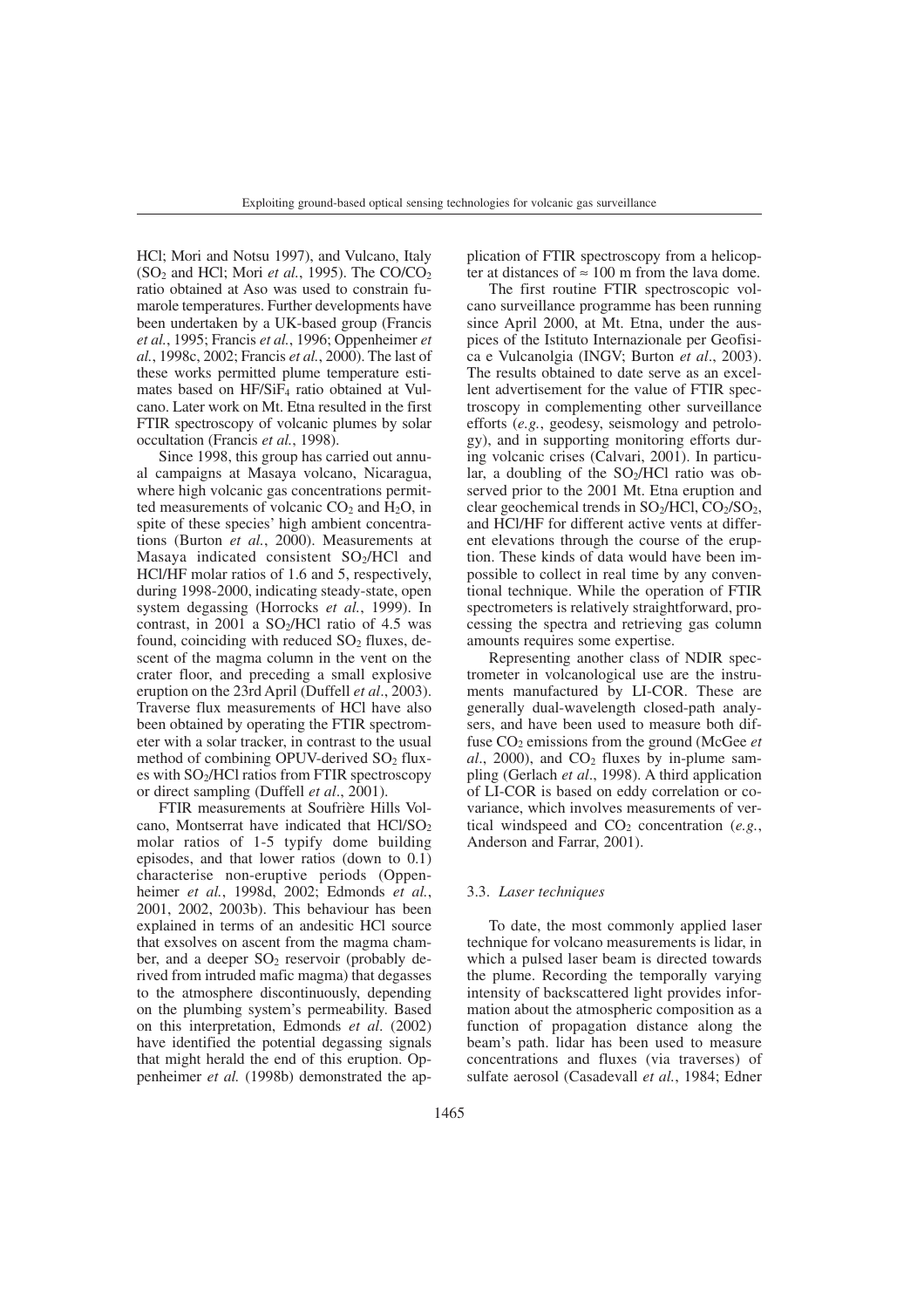*et al.,* 1994; Porter *et al*., 2002), and ash (Hobbs *et al.*, 1991). Parallel gas sampling and aerosol measurements can enable estimation of gas to particle conversion rates  $(e.g., for SO<sub>2</sub> to$ SO4 2- Stith *et al*., 1978; Radke, 1982; Rose *et al*., 1986). Although studies of anthropogenic plumes indicate  $SO_2$  to  $SO_4^2$  conversion rates of a few  $\% h^{-1}$  in the lower troposphere (Eatough *et al*., 1994), very few comparable investigations of volcanic plumes (which can have widely varied gas, ash and liquid water contents) have been undertaken (*e.g.*, Oppenheimer *et al.*, 1998a; Rose *et al*., 2001; Horrocks *et al.*, 2003).

Avariation on lidar, known as differential absorption lidar (DIAL) involves rapid switching the frequency of laser pulses on- and off-resonance of an absorption feature of the gas of interest. By dividing the lidar curves (returned signal *versus* height) obtained at the two wavelengths and applying the Beer-Lambert law, range-resolved gas concentrations (ppm) may be derived providing 2D or 3D plume structure, in contrast to the pathlength integrated concentrations (ppm m) obtained from FTIR, COSPEC and DOAS. The technique has been applied to the Southern Italian volcanoes using UV lasers (Edner *et al.*, 1994), in parallel with COSPEC and UV-DOAS instruments, revealing  $SO<sub>2</sub>$  concentrations up to 50% higher in the former case as a consequence of scattering-induced errors in the passive techniques. However, this DIAL apparatus was costly, heavy and bulky. Whilst DIAL offers unique capabilities for volcanology, it requires further innovation in order to become a suitable tool for routine observatory use.

Alternative sensing strategies using near and mid-infrared diode based lasers (Gianfrani *et al.*, 2000; De Natale *et al*., 2001; Richter *et al*., 2002) have been evaluated by monitoring the laser's absorption following numerous transits of a multipass cell, into which the volcanic gas sample is pumped. Due to the very narrow linewidths lasers can provide, the most promising application of these techniques is in spectrally resolving between isotopes to provide infield isotope ratios. Whilst only gas ratio measurements have been realised to date in the field, Richter *et al.* (2002) and Weidmann *et al*. (2003) have described a mid-IR laser system capable of measuring all isotopes of  $CO<sub>2</sub>$ , while Gianfrani *et al*. (2003) have presented a diode laser spectrometer able to measure water isotopes in the near-IR. An additional laser based technique that shows potential for field isotope measurements is photoacoustic spectroscopy, in which the sound waves, generated by resonant laser light exciting the target species, are measured (Meyer and Sigrist, 1990).

#### **4. Concluding remarks**

Surveillance of gas composition and flux are essential for interpretation of volcanic activity, since the nature of degassing exerts a strong control on eruption style, and is closely associated with volcano seismicity and ground deformation. New optical remote sensing techniques are emerging for the monitoring of volcanic emissions such as the miniature ultraviolet spectrometers described by Galle *et al*. (2003). These tools and their data-streams have the potential for full automation and telemetry, fast processing and evaluation, closer integration with other monitoring data-streams (*i.e.*, seismic, geodetic, etc.), and more sophisticated modelling and interpretation.

While instrument developments are always to be encouraged, we believe that the state of the art is already adequate to justify the proliferation of both IR and UV spectroscopic tools amongst the volcano observing community. This is beginning to happen, with FTIR spectroscopy routinely applied to monitoring of the Southern Italian volcanoes by INGV, and UV methods used on Montserrat by MVO. In addition to the immediate monitoring and hazard evaluation goals of such institutes, sustained surveillance programmes promise the most significant science gains in the future, as geochemical, geodetic and seismic datastreams are further integrated, cross-correlated, and modelled.

As we introduce tools that will replace or supplement other methods, it is crucial that we maintain continuity between old and new datasets. This demands the direct comparison and intercalibration of the various gas geochemical tools via laboratory and field experimentation,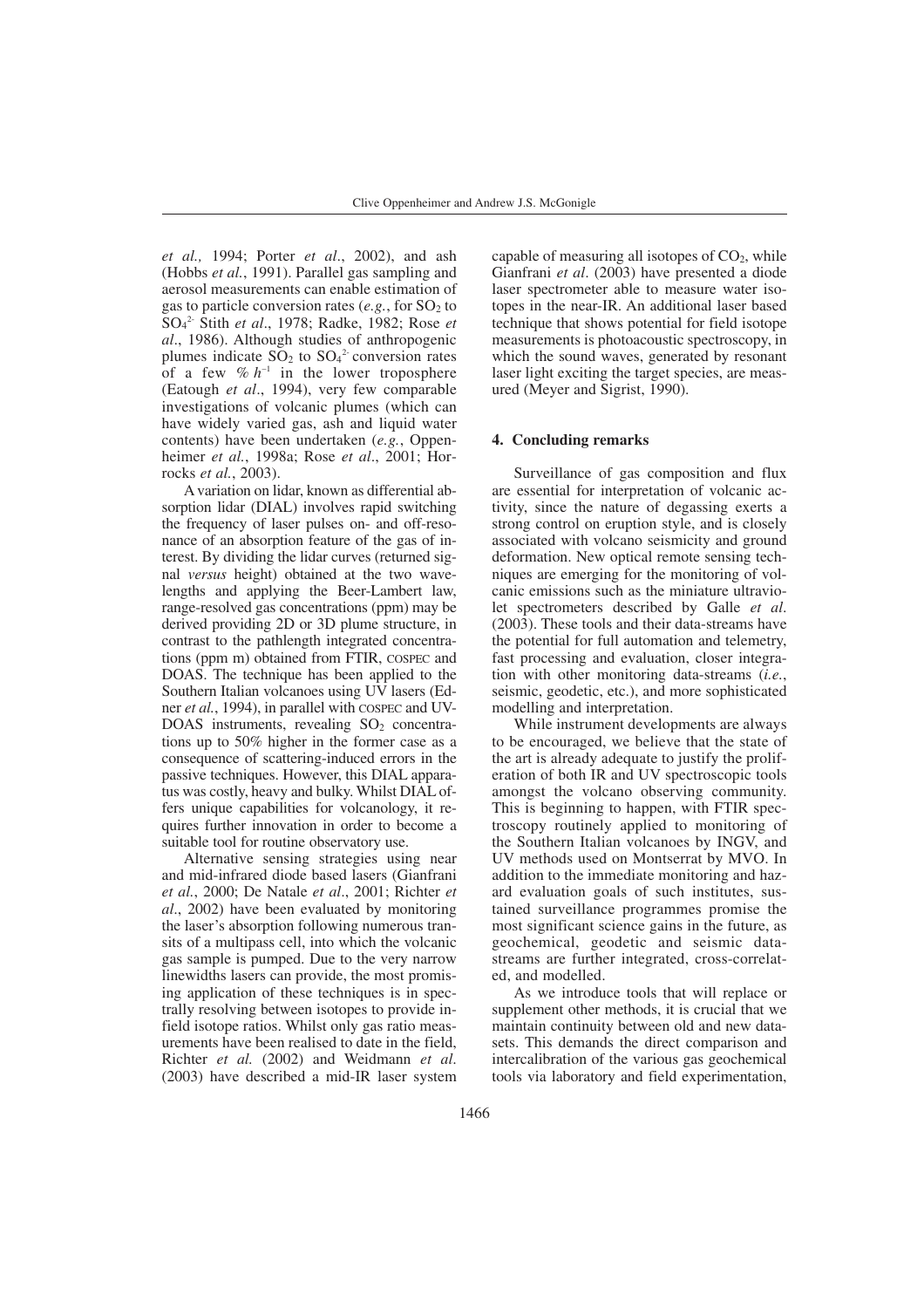as carried out periodically by the IAVCEI Commission on Volcanic Gases. Additionally, it helps to conform to internationally recognized data standards. One attractive development in this respect is the «WOVOdat» concept of the World Organisation of Volcano Observatories, which aims to establish standardised units and formats for surveillance data so that they may be brought together in a unified, digital database, accessible via the Web and linked with the Smithsonian Institution's unique database of historical eruptions. A further important benefit of proliferating optical sensing techniques capable of gas flux measurements is that this will lead to more accurate, and time-resolved estimates of the global emission of volcanic volatiles to the atmosphere.

#### **Acknowledgements**

We gratefully acknowledge research support from the Gruppo Nazionale per la Vulcanologia (project «Development of an integrated spectroscopic system for remote and continuous monitoring of volcanic gas»), the European Commission 5th Framework programme (projects «MULTIMO; http://earth.leeds.ac.uk/~aj/Multimo/» and «DORSIVA»), and the UK Natural Environment Research Council project «Field laser spectroscopy of volcanic gases and their isotopes» and Research Fellowship awarded to AJSM. This work originates from the tremendous Workshop-Short Course on Volcanic Systems held in Seiano (Napoli) in September 2002 «Geochemical and Geophysical Monitoring: melt inclusions: methods, applications and problems» organized by B. De Vivo, R.J. Bodnar, E. Boschi and G. Macedonio. We thank especially our colleagues in Italy with whom we have worked over the past years: Mike Burton, Tommaso Caltabiano, Sonia Calvari, Giovanni Chiodini, Salvatore Inguaggiato, Filippo Murè, Paolo De Natale, Pino De Natale, Alessandra Rocco and Giuseppe Salerno.

#### *REFERENCES*

ANDERSON, D.E. and C.D. FARRAR (2001): Eddy covariance measurement of CO<sub>2</sub> flux to the atmosphere from an area of high volcanogenic emissions, Mammoth Mountain, California, *Chem. Geol.*, **177**, 31-42.

- ANDRES, R.J. and A.D. KASGNOC (1998): A time-averaged inventory of subaerial volcanic sulfur emissions, *J. Geophys. Res.*, **103**, 25251-25261.
- ANDRES, R.J. and J.W. SCHMID (2001): The effects of volcanic ash on COSPEC measurements, *J. Volcanol. Geotherm. Res.*, **108**, 237-244.
- BAXTER, P.J., R.E. STOIBER and S.N. WILLIAMS (1982): Volcanic gases and health: Masaya Volcano, Nicaragua, *Lancet*, **2**, 150-151.
- BERRESHEIM, H. and W. JAESCHKE (1983): The contribution of volcanoes to the global atmospheric sulphur budget, *J. Geophys. Res.,* **88**, 3732-3740.
- BOBROWSKI, N., G. HÖNNINGER, B. GALLE and U. PLATT (2003): Detection of bromine monoxide in a volcanic plume, *Nature*, **423**, 273-276.
- BURTON, M.R., C. OPPENHEIMER, L.A. HORROCKS and P.W. FRANCIS (2000): Remote sensing of  $CO<sub>2</sub>$  and  $H<sub>2</sub>O$ emission rates from Masaya Volcano, Nicaragua, *Geology*, **28**, 915-918.
- BURTON, M., P. ALLARD, F. MURÈ and C. OPPENHEIMER, (2003): FTIR remote sensing of fractional magma degassing at Mt. Etna, Sicily, in *Volcanic degassing*, edited by C. OPPENHEIMER, D.M. PYLE and J. BARCLAY, *Geol. Soc.*, *London, Spec. Publ. 213*, 281-293.
- CALTABIANO, T., R. ROMANO and G. BUDETTA (1994): SO2 flux measurements at Mt. Etna, *J. Geophys. Res.*, **99**, 12809-12819.
- CALVARI, S. (2001): Multidisciplinary approach yields insight into Mt. Etna eruption, *Eos Trans. Am. Geophys. Un.*, **82**, 653, 656.
- CASADEVALL, T.J., W.I. ROSE, W.H. FULLER, W.H. HUNT, M.A. HART, J.L. MOYERS, D.C. WOODS, R.L. CHUAN and J.P. FRIEND (1984): Sulfur dioxide and particles in quiescent volcanic plumes from Poas, Arenal, and Colima volcanoes, Costa Rica and Mexico, *J. Geophys. Res.*, **89**, 9633-9641.
- CHIN, M. and D.J. JACOB (1996): Anthropogenic and natural contributions to tropospheric sulfate: a global model analysis, *J. Geophys. Res.*, **101**, 18691-18699.
- DAAG, A.S., B.S. TUBIANOSA, C.G. NEWHALL, N.M. TUÑ-GOL, D. JAVIER, M.T. DOLAN, P.J. DELOS REYES, R.A. ARBOLEDA, M.L. MARTINEZ and T.M. REGALADO (1996): Monitoring sulfur dioxide emission at Mount Pinatubo, in *Fire and Mud: Eruptions and Lahars of Mount Pinatubo Philippines*, edited by C.G. NEWHALL, R.S. PUNONGBAYAN (Philippine Institute of Volcanology and Seismology, Quezon City and University of Washington Press, Seattle), 409-434.
- DE NATALE, P., L. GIANFRANI and G. DE NATALE (2001): Optical methods for monitoring volcanoes: techniques and new perspectives, *J. Volcanol. Geotherm. Res.*, **109**, 235-245.
- DELMELLE, P., Monitoring and environmental impacts of tropospheric volcanic gas plumes, in *Volcanic degassing*, edited by C. OPPENHEIMER, D.M. PYLE and J. BARCLAY, *Geol. Soc., London, Spec. Publ. 213*, 381- 399.
- DOUKAS, M.P. and T.M. GERLACH (1995): Sulfur dioxide scrubbing during the 1992 eruptions of Crater Peak, Mount Spurr Volcano, Alaska, in *The 1992 eruptions of Crater Peak vent, Mount Spurr volcano, Alaska*, edited by T.E.C. KEITH, *U.S. Geol. Surv. Bull.*, **2139**, 47-57.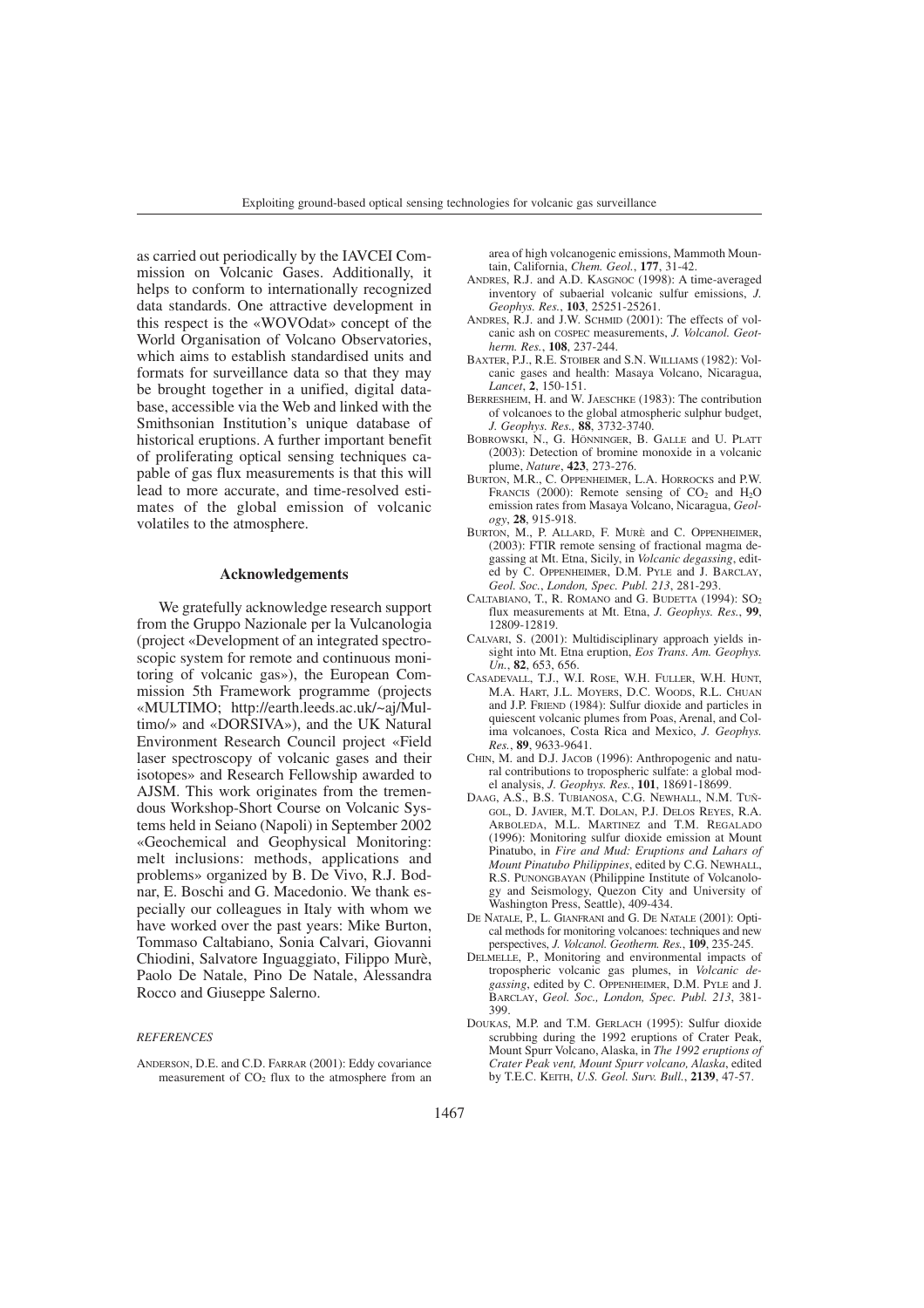- DUFFELL, H., C. OPPENHEIMER and M.R. BURTON (2001): Volcanic gas emission rates measured by solar occultation spectroscopy, *Geophys. Res. Lett.*, **28**, 3131-3134.
- DUFFELL, H.J., C. OPPENHEIMER, D. PYLE, B. GALLE, A.J.S. MCGONIGLE and M.R. BURTON (2003): Geochemical precursors to a minor explosive eruption at Masaya volcano, Nicaragua, *J. Volcanol. Geotherm. Res.*, **126**, 327-339.
- EATOUGH, D.J., F.M. CAKA and R.J. FARBER (1994): The conversion of SO2 to sulfate in the atmosphere, *Isr. J. Chem.*, **34**, 301-314.
- EDMONDS, M., D. PYLE and C. OPPENHEIMER (2001): A model for degassing at the Soufrière Hills Volcano, Montserrat, West Indies, based on geochemical data, *Earth Plan. Sci. Lett.*, **186**, 159-173.
- EDMONDS, M., D. PYLE and C. OPPENHEIMER (2002): HCl emissions at Soufrière Hills Volcano, Montserrat, West Indies, during the second phase of dome-building: November 1999 to October 2000, *Bull. Volcanol.*, **64**, 21-30.
- EDMONDS, M., R.A. HERD, B. GALLE and C. OPPENHEIMER (2003a): Automated, high time-resolution measurements of SO<sub>2</sub> flux at Soufrière Hills Volcano, Montserrat, *Bull. Volcanol.* **65**, 578-586.
- EDMONDS, M., C. OPPENHEIMER, D. PYLE and R. HERD (2003b): Rainwater and ash leachate analysis used to monitor plume chemistry at Soufrière Hills Volcano, Montserrat, West Indies, in *Volcanic Degassing*, edited by C. OPPENHEIMER, D.M. PYLE and J. BARCLAY, *Geol. Soc. London, Spec. Publ. 213*, 203-218.
- EDMONDS, M., C. OPPENHEIMER, D.M. PYLE, R.A. HERD and G. THOMPSON (2003c): SO2 emissions from Soufrière Hills Volcano and their relationship to conduit permeability, hydrothermal interaction and degassing regime, *J. Volcanol. Geotherm. Res.*, **124**, 23-43.
- EDNER, H. S. RAGNARSON, S. SVANBERG, E. WALLINDER, R. FERRERA, R. CIONI, B. RACO and G. TADDEUCCI (1994): Total fluxes of sulfur dioxide from the Italian Volcanoes Etna, Stromboli and Vulcano measured by differential absorption lidar and passive differential optical absorption spectroscopy, *J. Geophys. Res.*, **99**, 18827- 18838*.*
- FRANCIS, P., A. MACIEJEWSKI, C. OPPENHEIMER, C. CHAFFIN, and T. CALTABIANO  $(1995)$ : SO<sub>2</sub>: HCl ratios in the plumes from Mt. Etna and Vulcano determined by Fourier transform spectroscopy, *Geophys. Res. Lett.*, **22**, 1717-1720.
- FRANCIS, P., C. CHAFFIN, A. MACIEJEWSKI and C. OPPEN-HEIMER (1996): Remote determination of SiF<sub>4</sub> in volcanic plumes: a new tool for volcano monitoring, *Geophys. Res. Lett.*, **23**, 249-252.
- FRANCIS, P., M. BURTON and C. OPPENHEIMER (1998): Remote measurements of volcanic gas compositions by solar FTIR spectroscopy, *Nature*, **396**, 567-570.
- FRANCIS, P., L. HORROCKS and C. OPPENHEIMER (2000): Monitoring gases from andesite volcanoes, *Philos. Trans. R. Soc.*, **358**, 1567-1584.
- FUJITA, S., T. SAKURAI and K. MATSUDA (2003): Wet and dry deposition of sulfur associated with the eruption of Miyakejima volcano, Japan, *J. Geophys. Res.*, **108** (D15), 4444, doi:10.1029/2002JD003064.
- GALLE B., M. EDMONDS, A. GEYER and R. HERD (2002): A novel spectroscopic system for continuous measure-

ments of volcanic  $SO<sub>2</sub>$  emissions with high time resolution, Montagne Pelée 1902-2002, in *Explosive Volcanism in Subduction Zones*, IAVCEI Conference, 12- 16 May, Saint Pierre, Martinique.

- GALLE, B., C. OPPENHEIMER, A. GEYER, A. MCGONIGLE, M. EDMONDS and L.A. HORROCKS (2003): A miniaturised ultraviolet spectrometer for remote sensing of  $SO<sub>2</sub>$ fluxes: a new tool for volcano surveillance, *J. Volcanol. Geotherm. Res.*, **119**, 241-254.
- GERLACH, T.M. (1993): Thermodynamic evaluation and restoration of volcanic gas analyses; an example based on modern collection and analytical methods, *Geochem. J.*, **27**, 305-322.
- GERLACH, T.M. (2003): Elevation effetcs in volcano applications of the COSPEC, in *Volcanic degassing*, edited by C. OPPENHEIMER, D.M. PYLE and J. BARCLAY, *Geol. Soc. London, Spec. Publ. 213,* 169-175.
- GERLACH, T.M. and T.M. CASADEVALL (1986): Fumarole emission at Mount St Helens volcano, June 1980 to October 1981 - degassing of a magma-hydrothermal system, *J. Volcanol. Geotherm. Res.*, **28**, 141-160.
- GERLACH, T.M., K.A. MCGEE, A.J. SUTTON and T. ELIAS (1998): Rates of volcanic  $CO<sub>2</sub>$  degassing from airborne  $determinations$  of  $SO<sub>2</sub>$ , emission rates and plume CO<sub>2</sub>/SO<sub>2</sub>: test study at Pu'u 'O'o cone, Kilauea volcano, Hawai`i, *Geophys. Res. Lett.*, **25**, 2675-2678.
- GIANFRANI, L., P. DE NATALE and G. DE NATALE (2000): Remote sensing of volcanic gases with a DFB-laser-based fiber spectrometer, *Appl. Phys. (B)*, **70**, 467-470.
- GIANFRANI, L., G. GAGLIARDI, M. VAN BURGEL and E.R.TH. KERSTEL (2003): Isotope analysis of water by means of near-infrared duual-wavelength diode laser spectroscopy, *Optics Express*, **11** (13), 1566-1576.
- GRAF, H-F., B. LANGMANN and J. FEICHTER (1998): The contribution of Earth degassing to the atmospheric sulfur budget, *Chem. Geol*., **147**, 131-145.
- HOBBS, P.V., L.F. RADKE, J.H. LYONS, R.J. FEREK, D.J. COFFMAN and T.J. CASADEVALL (1991): Airborne measurements of particle and gas emissions from the 1990 volcanic eruptions of Mount Redoubt, *J. Geophys. Res.*, **96**, 18735-18752.
- HOFF, R.M. (1992): Differential  $SO<sub>2</sub>$  column measurements of the Mt. Pinatubo volcanic plume, *Geophys. Res. Lett.*, **19**, 175-178.
- HORROCKS, L. (2001): Remote sensing of gas emissions from Masaya Volcano, *Unpublished PhD. Thesis* (The Open University).
- HORROCKS, L., M. BURTON, P. FRANCIS and C. OPPENHEIMER (1999): Stable gas plume composition measured by OP-FTIR spectroscopy at Masaya volcano, Nicaragua, 1998-1999, *Geophys. Res. Lett.*, **26**, 3497-3500.
- HORROCKS, L., C. OPPENHEIMER, M. BURTON and H. DUF-FELL (2003): Compositional variation in tropospheric volcanic gas plumes: evidence from ground-based remote sensing, in *Volcanic Degassing*, edited by C. OP-PENHEIMER, D.M. PYLE and J. BARCLAY, *Geol. Soc. London, Spec. Publ. 213*, 349-369.
- LOVE, S.P., F. GOFF, D. COUNCE, C. SIEBE and H. DELGADO (1998): Passive infrared spectroscopy of the eruption plume at Popocatepetl volcano, Mexico, *Nature,* **396**, 563-567.
- LOVE, S.P., F. GOFF, S.C. SCHMIDT, D. COUNCE, D. PETTIT, B.W. CHRISTENSON and C. SIEBE (2000): Passive In-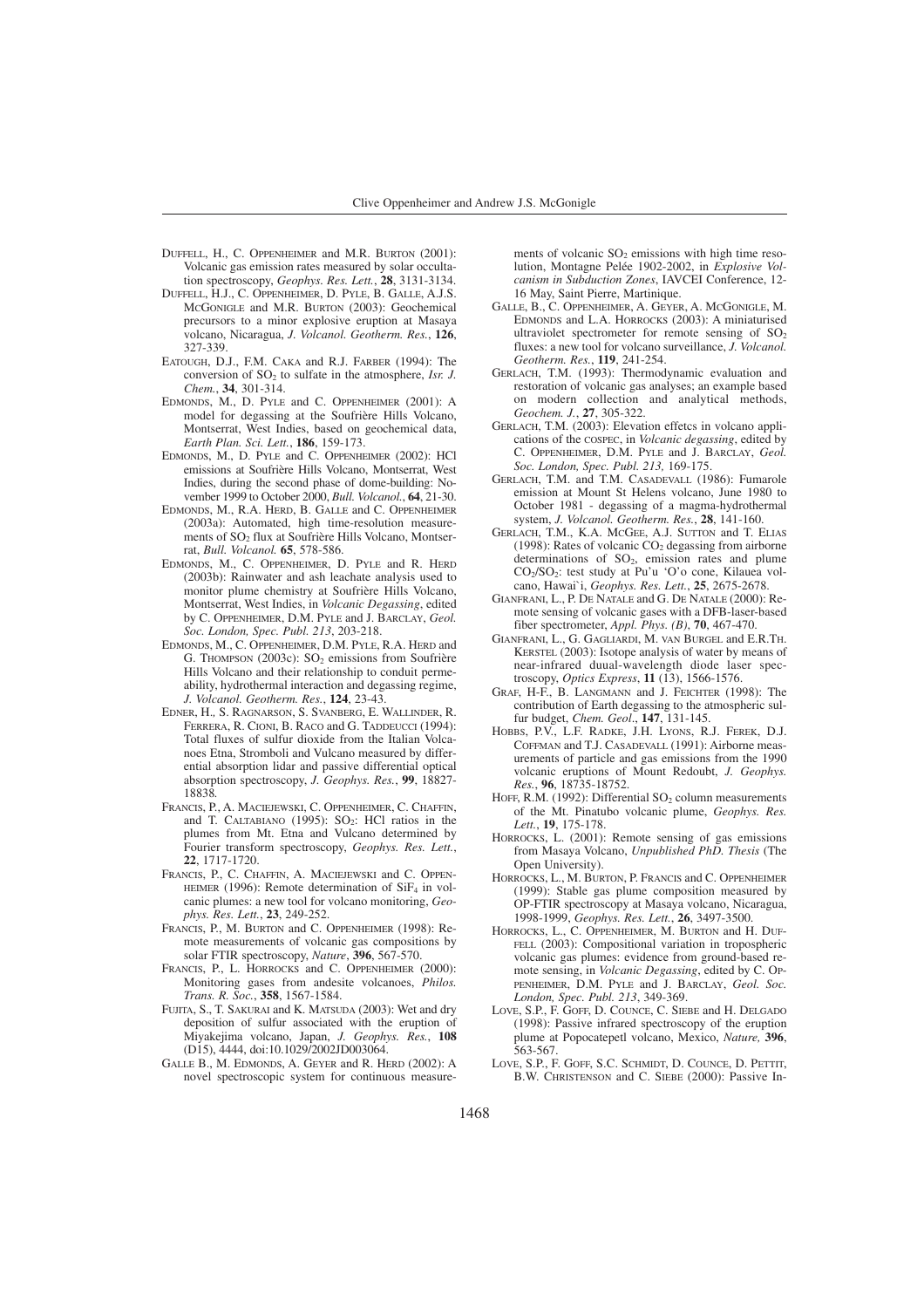frared Spectroscopic Remote Sensing of Volcanic Gases: Ground-based Studies at White Island and Ruapehu, New Zealand, and Popocatepetl, Mexico, in *Remote Sensing of Active Volcanism,* edited by P. MOUGINIS-MARK, J. CRISP and J. FINK, *Geophys. Monogr. 116*, *Am. Geophys. Union* (Washington, D.C.), 117-138.

- MALINCONICO, L.L. (1979): Fluctuations in  $SO<sub>2</sub>$  emission during recent eruptions of Etna, *Nature*, **278**, 43-45.
- MANNINO, D.M., S. RUBEN, F.C. HOLSCHUH, T.C. HOLSCHUH, M.D. WILSON and T. HOLSCHUH (1996): Emergency department visits and hospitalizations for respiratory disease on the island of Hawai`i, 1981 to 1991, *Hawaii Med. J.*, **55** (3), 48-53.
- MCCORMICK, M.P., L.W. THOMASON and C.R. TREPTE (1995): Atmospheric effects of the Mt. Pinatubo eruption, *Nature*, **373**, 399-404.
- MCGEE, K.A. (1992): The structure, dynamics and chemical composition of non-eruptive plumes from Mt. St. Helens, 1980-1988, *J. Volcanol. Geotherm. Res.,* **51**, 269-282*.*
- MCGEE, K.A. and A.J. SUTTON (1994): Eruptive activity at Mt. St. Helens, Washington, U.S.A. 1984-1988: a gas geochemistry perspective, *Bull. Volcanol.*, **56**, 435-446.
- MCGEE, K.A., T.M. GERLACH, R. KESSLER and M.P. DOUKAS (2000): Geochemical evidence for a magmatic CO2 degassing event at Mammoth Mountain, California, September-December 1997, *J. Geophys. Res.*, **105**, 8447-8456.
- MCGONIGLE A.J.S., C. OPPENHEIMER, B. GALLE, T.A. MATHER and D. PYLE (2002): Walking traverse and scanning DOAS measurements of volcanic gas emission rates, *Geophys. Res. Lett.*, **29** (20), 1985, doi: 10.1029/2002GL015827.
- MCGONIGLE, A.J.S. and C. OPPENHEIMER (2003): Optical sensing of volcanic gas and aerosol emissions, in *Volcanic Degassing*, edited by C. OPPENHEIMER, D.M. PYLE and J. BARCLAY, *Geol. Soc. London, Spec. Publ.*, *213*, 149-168.
- MCGONIGLE, A.J.S., C. OPPENHEIMER, B. GALLE, M. ED-MONDS,T. CALTABIANO, G. SALERNO M. BURTON and T.A. MATHER (2003): Volcanic sulphur dioxide flux measurements at Etna, Vulcano and Stromboli obteined using an automated scanning static ultraviolet spectrometer, *J. Geophys. Res.*, **108** (B9), 2455, doi: 10.1029/2002JB002261.
- MEYER, P.L. and M.W. SIGRIST (1990): Atmospheric monitoring using  $CO<sub>2</sub>$ -laser photoacoustic-spectroscopy and other techniques, *Re. Sci. Instrum.*, **61**, 1779-1807.
- MILLÁN, M.M. (1980): Remote sensing of Air Pollutants. A Study of some Atmospheric Scattering Effects, *Atmos. Environ.*, **14**, 1241-1253.
- MILLÁN, M.M. and R.M. HOFF (1978): Remote sensing of air pollutants by correlation spectroscopy-instrumental response characteristics, *Atmos. Environ.*, **12**, 853-864.
- MOFFAT, A.J. and M.M. MILLÁN (1971): The application of optical correlation techniques to the remote sensing of SO2 plumes using skylight, *Atmos. Environ.*, **5**, 677- 690.
- MORI, T. and K. NOTSU (1997): Remote CO, COS, CO2,  $SO<sub>2</sub>$  and HCl detection and temperature estimation of volcanic gas, *Geophys. Res. Lett.*, **24**, 2047-2050.

MORI, T., K. NOTSU, Y. TOHJIMA and H. WAKITA (1993): Re-

mote detection of HCl and  $SO<sub>2</sub>$  in volcanic gas from Unzen volcano, Japan, *Geophys. Res. Lett.*, **20**, 1355-1358.

- MORI, T., K. NOTSU, Y. TOHJIMA, H. WAKITA, P.M. NUCCIO and F. ITALIANO (1995): Remote detection of fumarolic gas chemistry at Vulcano, Italy, using an FTinfrared spectral radiometer, *Earth Planet. Sci. Lett.*, **134**, 219-224.
- NOGUCHI, K. and H. KAMIYA (1963): Prediction of volcanic eruption by measuring the chemical composition and amounts of gases, *Bull. Volcanol.*, **26**, 367-378.
- NOTSU, K., T. MORI, G. IGARASHI, Y. TOHJIMA and H. WAKI-TA (1993): Infrared spectral radiometer: A new tool for remote measurement of SO<sub>2</sub> of volcanic gas, *Geochem. J.*, **27**, 361-366.
- ÒDWYER, M., M.J. PADGETT, A.J.S. MCGONIGLE, C. OPPEN-HEIMER and S. INGUAGGIATO (2003): Real-time measurement of volcanic  $H_2S$  and  $SO_2$  concentrations by UV spectroscopy, *Geophys. Res. Lett.*, **30** (12), 1652, doi: 10.1029/2003GL017246.
- OPPENHEIMER, C. (1996): On the role of hydrothermal systems in the transfer of volcanic sulfur to the atmosphere, *Geophys. Res. Lett.*, **23**, 2057-2060.
- OPPENHEIMER, C., P. FRANCIS and J. STIX (1998a): Depletion rates of SO2 in tropospheric volcanic plumes, *Geophys. Res. Lett.*, **25**, 2671-2674.
- OPPENHEIMER, C., P. FRANCIS and A. MACIEJEWSKI (1998b): Volcanic gas measurements by helicopter-borne fourier transform spectroscopy, *Int. J. Remote Sensing*, **19**, 373-379.
- OPPENHEIMER, C., P. FRANCIS, M. BURTON, A. MACIEJEWSKI and L. BOARDMAN (1998c): Remote measurement of volcanic gases by Fourier transform infrared spectroscopy, *Appl. Phys. B*, **67**, 505-515.
- OPPENHEIMER, C., P. FRANCIS and A. MACIEJEWSKI (1998d): Spectroscopic observation of HCl degassing from Soufriere Hills volcano, Montserrat, *Geophys. Res. Lett.*, **25**, 3689-3692.
- OPPENHEIMER, C., M. EDMONDS, P. FRANCIS and M.R. BUR-TON (2002): Variation in HCl/SO<sub>2</sub> gas ratios observed by Fourier transform spectroscopy at Soufrière Hills Volcano, Montserrat, in *The eruption of Soufrière Hills Volcano, Montserrat, from 1995 to 1999*, edited by T.H. DRUITT and P. KOKELAAR, *Geol. Soc. London, Mem.*, **21**, 621-639.
- OPPENHEIMER, C., D.M. PYLE and J. BARCLAY (Editors) (2003): Volcanic Degassing, *Geol. Soc. London*, *Spec. Publ. 213*, pp. 420.
- PLATT, U. (1994): Differential Optical Absorption Spectroscopy (DOAS), in *Air Monitoring by Spectroscopic Techniques*, edited by M.W. SIGRIST (John Wiley and Sons, New York), *Chem. Anal. Ser.*, vol. 127, 27- 84.
- PORTER, J.N., K. HORTON, P. MOUGINIS-MARK, B. LIENERT, E. LAU, A.J. SUTTON, T. ELIAS and C. OPPENHEIMER (2002): Sun photometer and lidar measurements of the plume from the Hawai`i Kilauea volcano Pu'u 'O'o vent: estimates of aerosol flux rates and  $SO<sub>2</sub>$  lifetime, *Geophys. Res. Lett.*, doi: 10.1029/2002GL014744.
- RADKE, L.F. (1982): Sulphur and sulphate from Mt. Erebus, *Nature*, **299**, 710-712.
- RAGA, G.B., G.L. KOK and D. BAUMGARDNER (1999): Evidence for volcanic influence on Mexico City aerosols, *Geophys. Res. Lett.,* **26**, 1149-1152.